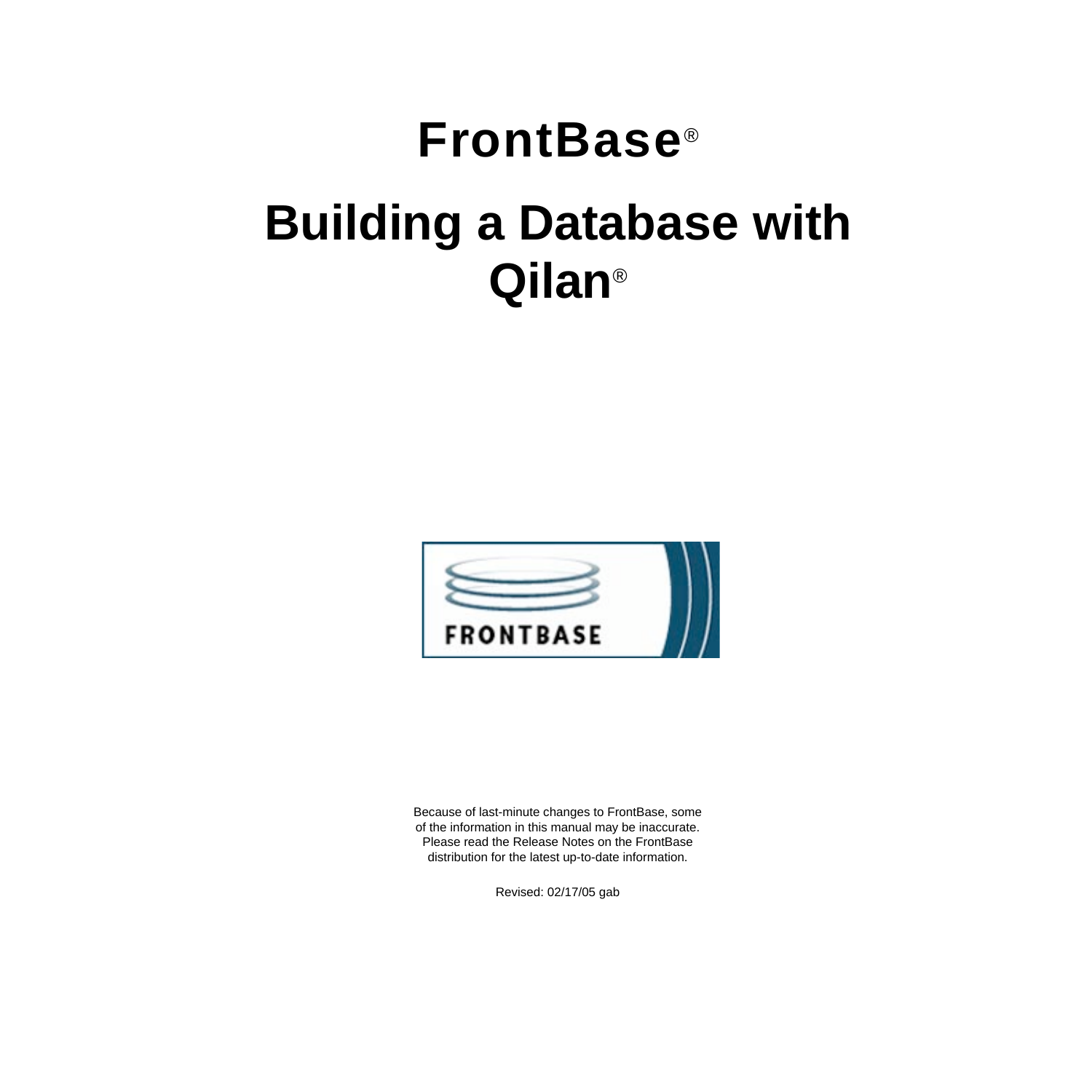FrontBase copyright ©2000 by FrontBase Inc. and its licensors. All rights reserved.

Documentation within these pages may be printed by licensee for personal use. Except for the foregoing, no part of this documentation may be reproduced or transmitted in any form by any means, electronic or mechanical, including photocopying, recording, or any information storage and retrieval system, without permission in writing from Front-Base Inc.

FrontBase and the FrontBase logo are registered trademarks of FrontBase Inc.

All other trademarks and registered trademarks are the property of their respective owners.

ALL SOFTWARE AND DOCUMENTATION ON THE COMPACT DISK(S) ARE SUB-JECT TO THE LICENSE AGREEMENT IN THE CD BOOKLET.

| <b>U.S.A. and international</b> FrontBase Inc. | 27042 Towne Center Drive<br>Suite 265<br>Foothill Ranch, CA 92610  |
|------------------------------------------------|--------------------------------------------------------------------|
|                                                | FrontBase Inc.<br>Datavej 52<br>DK-3460 Birkerød<br><b>Denmark</b> |
|                                                | <b>Ordering</b> Voice: $+19494552913$<br>Fax: $+19494570966$       |
|                                                |                                                                    |
|                                                | Voice: +45 4582 6262<br>Fax: $+4545820816$                         |
| World Wide Web                                 | http://www.frontbase.com                                           |
| <b>Technical support</b>                       | support@frontbase.com                                              |
| <b>Information</b>                             | info@frontbase.com                                                 |
|                                                | <b>Sales, marketing</b> sales@frontbase.com                        |

## **How to Contact FrontBase:**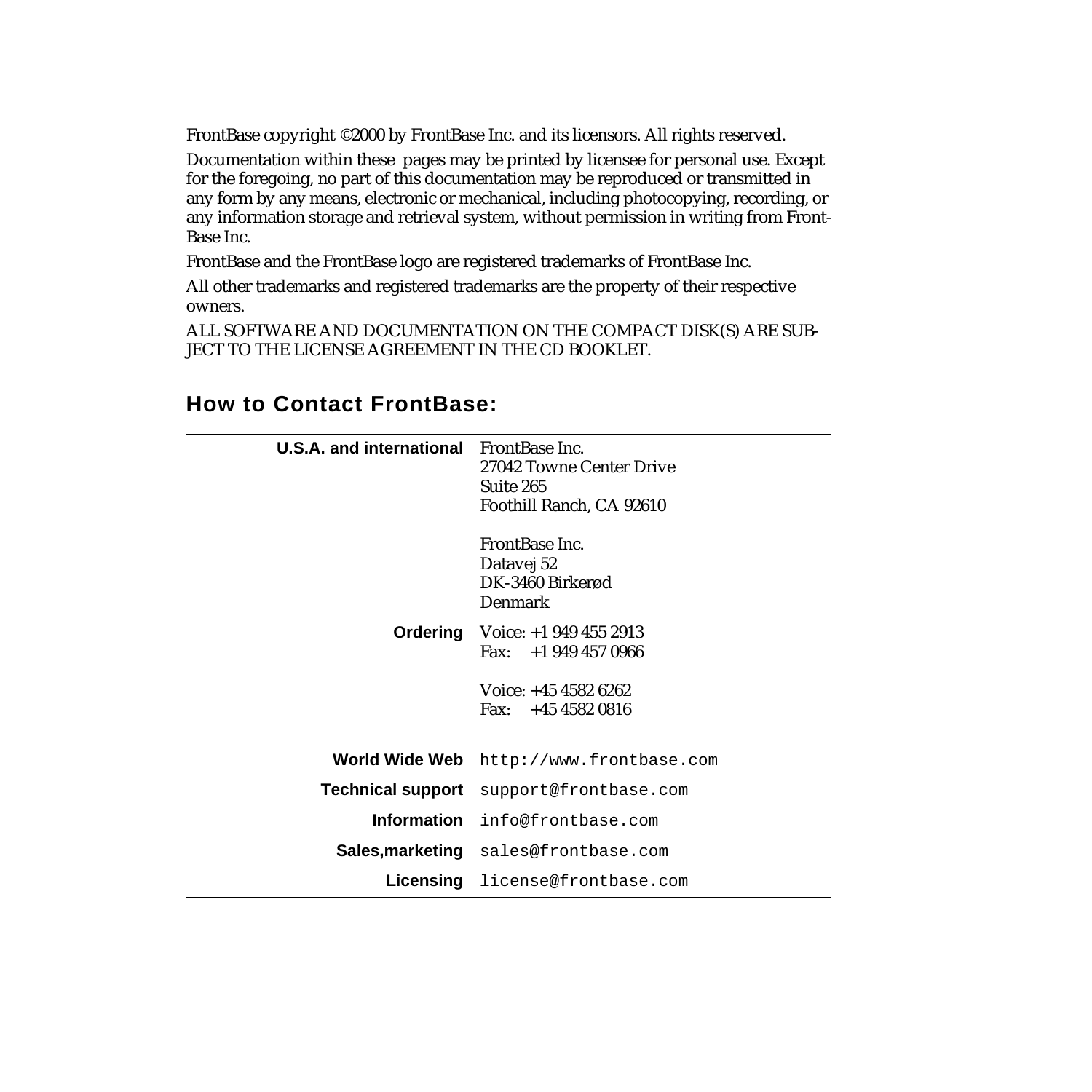# **Table of Contents**

|       | A Building a Database with Qilan®                                                                       | 5 |
|-------|---------------------------------------------------------------------------------------------------------|---|
|       |                                                                                                         |   |
|       |                                                                                                         |   |
|       |                                                                                                         |   |
|       |                                                                                                         |   |
|       | Starting Qilan $\ldots \ldots \ldots \ldots \ldots \ldots \ldots \ldots \ldots 8$                       |   |
|       | The Schema $\ldots$ $\ldots$ $\ldots$ $\ldots$ $\ldots$ $\ldots$ $\ldots$ $\ldots$ $\ldots$ $\ldots$ 11 |   |
|       | Schema Creation 11                                                                                      |   |
|       | Exporting to FrontBase $\ldots$ 15                                                                      |   |
|       |                                                                                                         |   |
|       | Building the Framework $\ldots$ 20                                                                      |   |
|       | Template Construction 23                                                                                |   |
|       | Processing Q Tags $\ldots$ $\ldots$ $\ldots$ $\ldots$ $\ldots$ $\ldots$ $\ldots$ 28                     |   |
|       | Accessing Existing Data. 32                                                                             |   |
|       | Exporting the Webtemplate 38                                                                            |   |
| Index | 43                                                                                                      |   |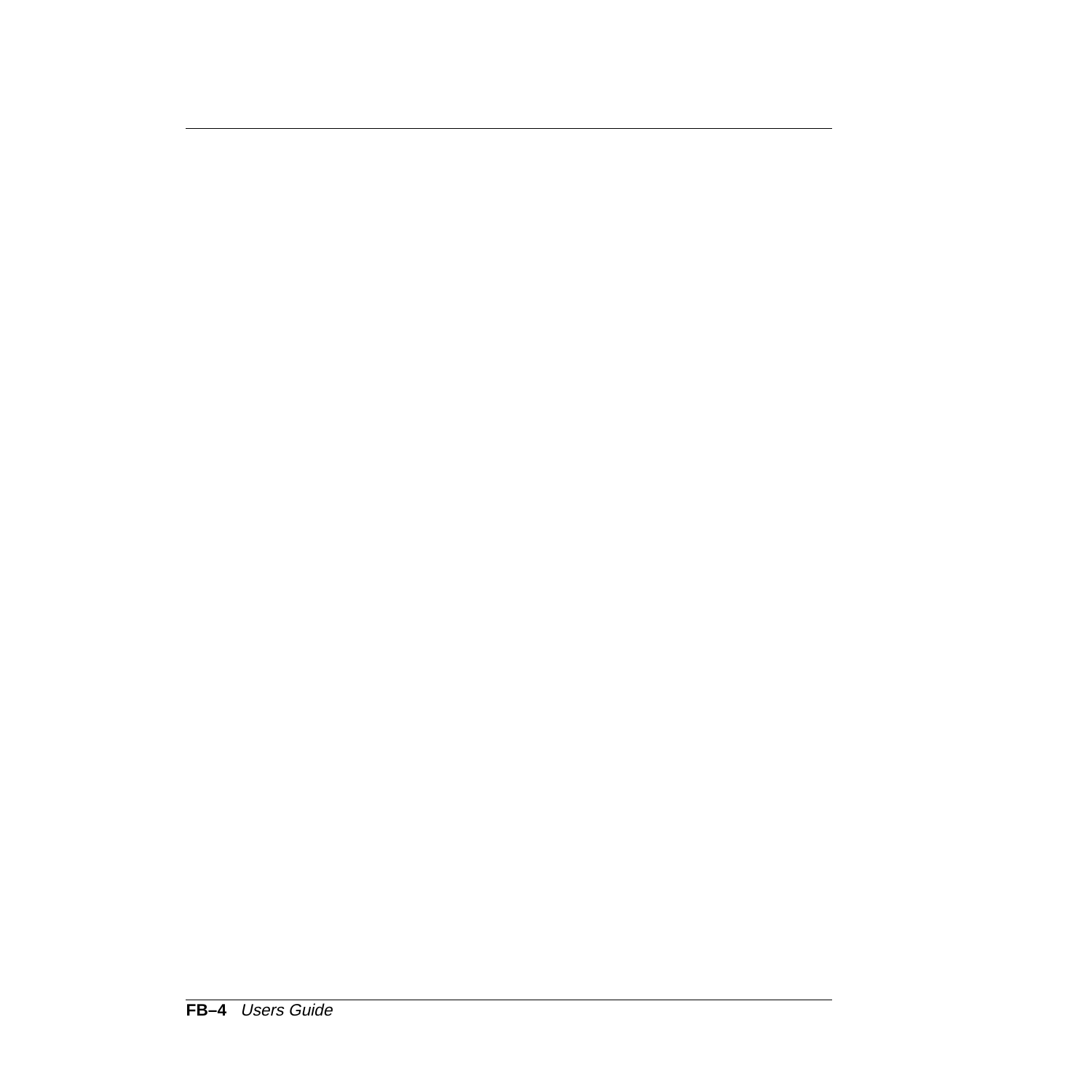**A**

## <span id="page-4-0"></span>**Building a Database with Qilan**®

Qilan is a tool for manipulating data on a web server. It handles database connections, business logic and user interface screens.

## **Overview**

Qilan sits between the web server, which handles client requests, and the database. It functions as a common gateway interface (cgi). When the web server receives a request, the web server launches a special Qilan document which in turn is executed by qilan.cgi. These specialized documents, also known as 'webtemplates', are created by the Qilan application (developer).

As we proceed through this tutorial, we will be working with the Qilan developer.

The topics in this section are:

- "The Database" on page 5.
- ["The Schema" on page 11.](#page-10-0)
- ["The User Interface" on page 19.](#page-18-0)

## **The Database**

1. The first step is to create an empty database. Qilan works with an external database after it has been created and named. From the Viewer, locate FBManager.app and launch it.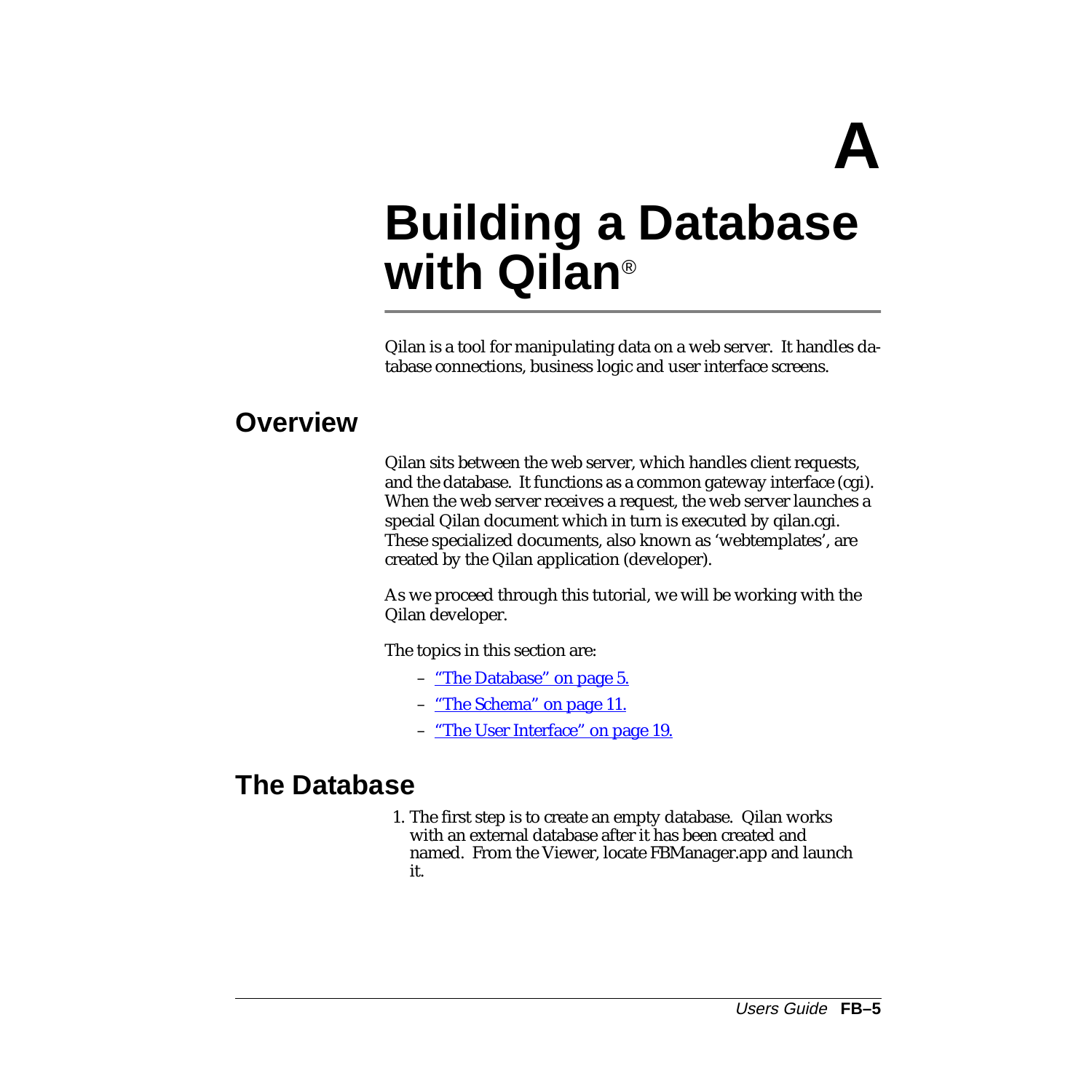<span id="page-5-0"></span>

#### **Figure A.1 The FBManager.app**

## **Database Creation**

2. Select 'New' from the Monitored Databases window. You can name the database almost anything you want; just remember the name is case sensitive. If you are running the database on the local machine, name the host, "localhost". You can also use the machine's IP number. Click, CREATE.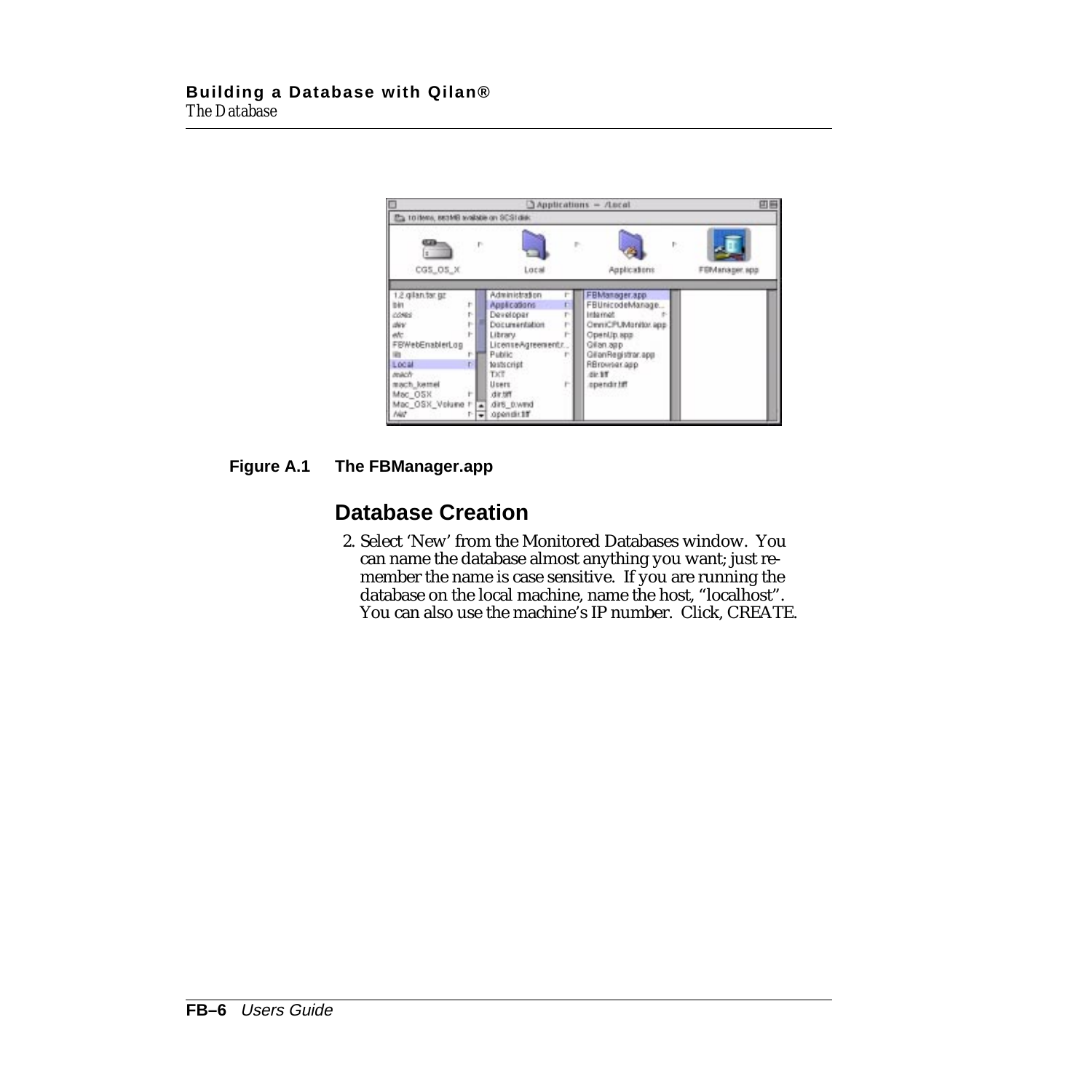<span id="page-6-0"></span>

| <b>Monitored Databases</b>                            |        |
|-------------------------------------------------------|--------|
| <b>Monitored Databases</b><br><b>COLLECTION</b>       |        |
| Host<br>Database<br><b>Create Database</b>            |        |
| Database Name: NewDB<br><b>Bun on Host:</b> locathost |        |
| Cancel                                                | Create |

#### **Figure A.2 Creating the Database**

## **Starting the Database**

3. The database is now created, but not yet started. Double click on the NewDB cylinder () to start the database and connect to it. The Connect Information window will open. Note that a default user name has been entered. The name, "\_SYTEM" is equivalent to the UNIX logon as 'root'. In other

words, it should be changed at some point to protect the database from unintended alterations. For the purposes of this tutorial, just leave it alone. Click CONNECT to connect and start the database.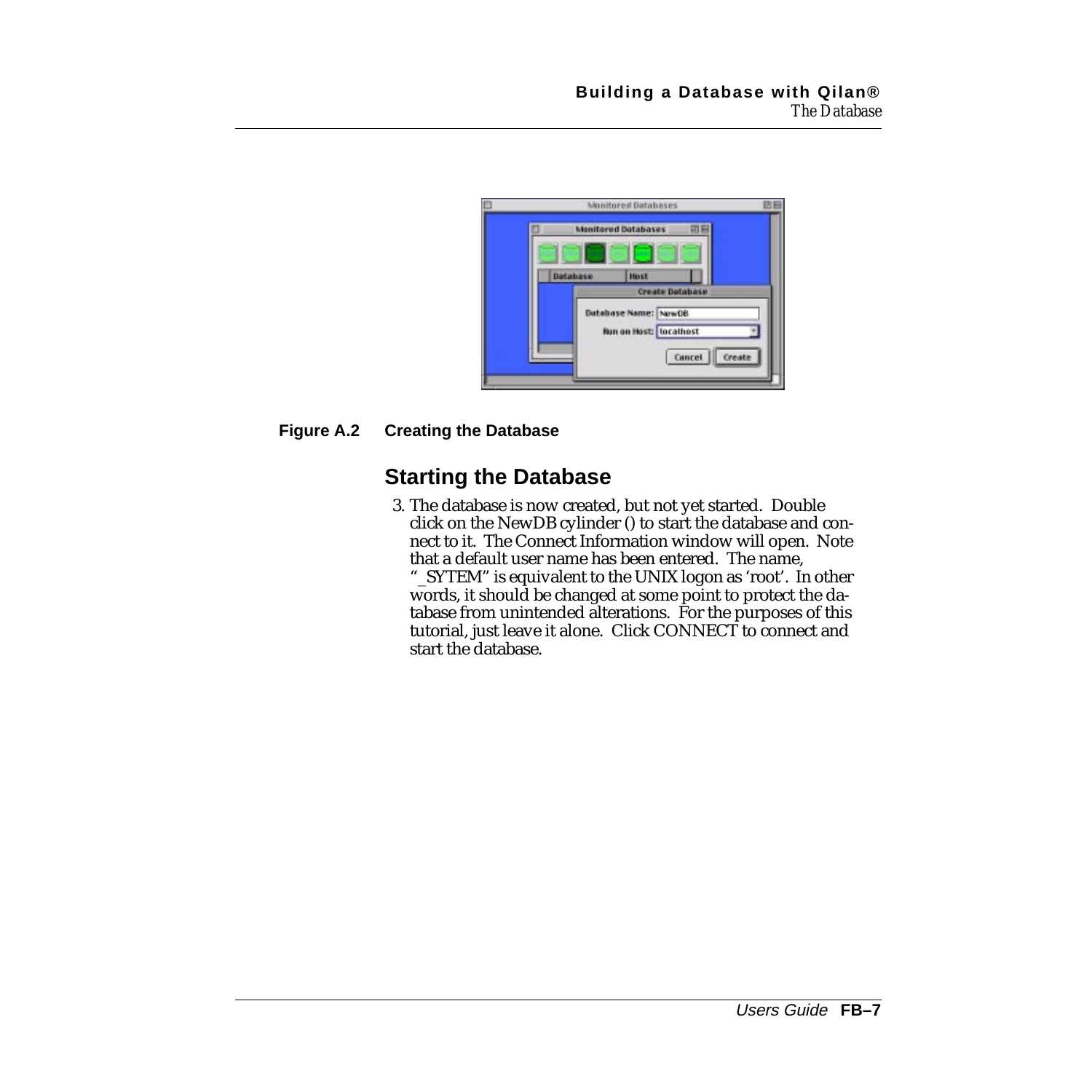<span id="page-7-0"></span>

#### **Figure A.3 Connecting to the Database**

4. The database cylinder has turned green. This is your indication that it is running. The management window will open, but for now, just ignore it. Let's proceed to the Qilan developer.

|                      | 四日<br><b>Monitored Databases</b>                                                                                                                                                                                                                                                                          |                                                                                          |
|----------------------|-----------------------------------------------------------------------------------------------------------------------------------------------------------------------------------------------------------------------------------------------------------------------------------------------------------|------------------------------------------------------------------------------------------|
|                      | п<br>New DB<br>localhost<br>$\bullet$<br>NewDB(_SYSTEM) @ locathost :: Management                                                                                                                                                                                                                         | 四日                                                                                       |
| VALUES(SERVER NAME); | SQL92 V User V Database V Table cache V Usage V Editor V B & W<br>- Hit the escape key to execute SGL statements<br>VALUES(CURRENT_USER, CURRENT_SCHEMA, CURRENT_TIMESTAMP<br>SET TRANSACTION ISOLATION LEVEL SERIALIZABLE, LOCKING OPTIM<br>SET TRANSACTION ISOLATION LEVEL SERIALIZABLE, LOCKING PESSIE | <b>Show Log</b><br>Remove<br>Append<br>C Abways<br>il If new<br>Show Plan<br>Auto Commit |

**Figure A.4 Database is Running**

## **Starting Qilan**

5. Returning to the Viewer, double click on Qilan.app. This will start the Qilan developer.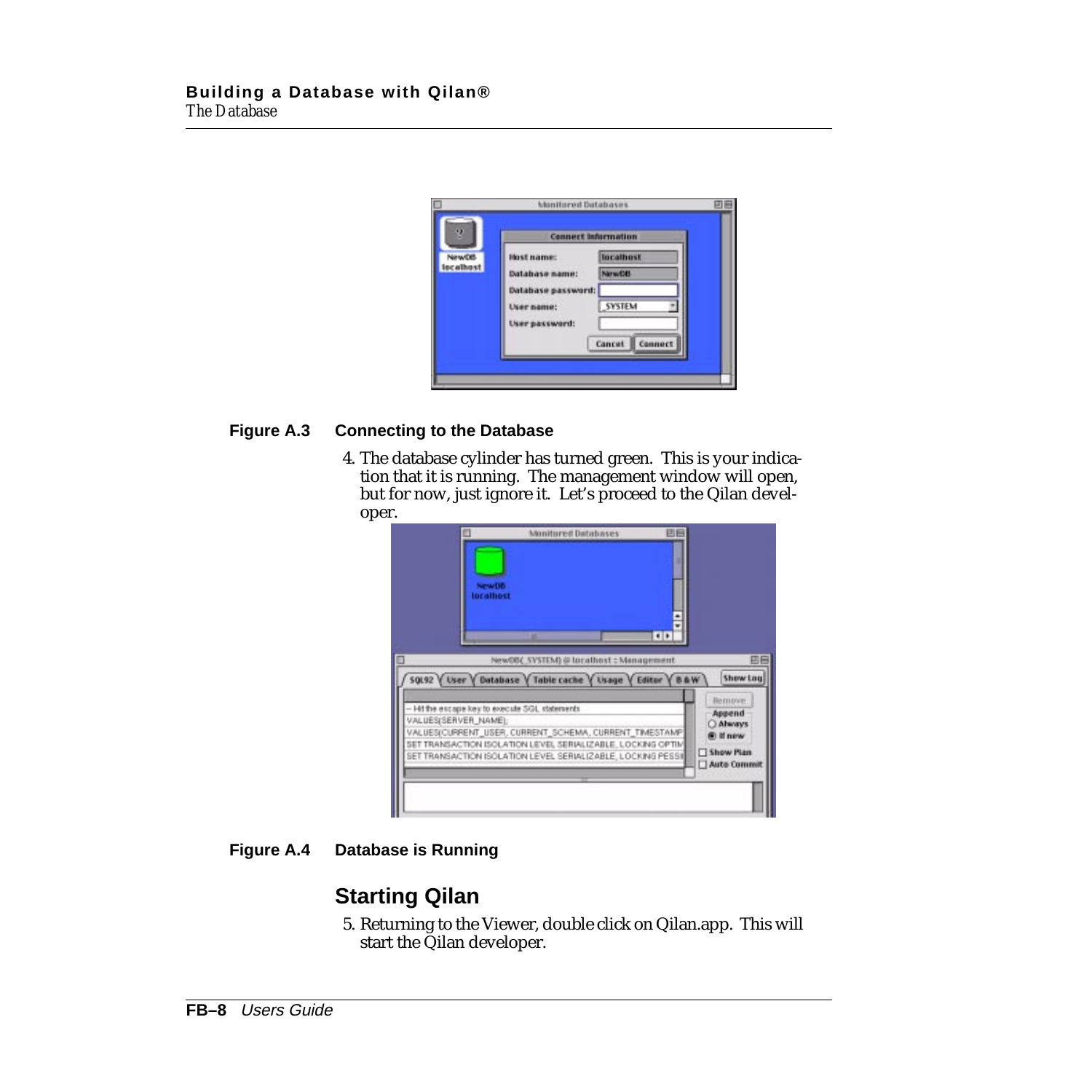|                                                                                                                                                         | Applications - Apral                                                                                                                                                                                                                                                                                                                                                                                                            | 四日        |
|---------------------------------------------------------------------------------------------------------------------------------------------------------|---------------------------------------------------------------------------------------------------------------------------------------------------------------------------------------------------------------------------------------------------------------------------------------------------------------------------------------------------------------------------------------------------------------------------------|-----------|
| Pa 10 Bres, and MB walkile on SCSI sisk.                                                                                                                |                                                                                                                                                                                                                                                                                                                                                                                                                                 |           |
| œ<br>CGS_OS_X                                                                                                                                           | Þ<br>r.<br>F.<br>Applications<br>Local                                                                                                                                                                                                                                                                                                                                                                                          | Ollan app |
| 1.2 gilan.tar.gz<br>bin<br>cores<br>dev<br>etc<br>FBWebEnablerLog<br>1ibs<br>Local<br><b>BOACO</b><br>mach kemel.<br>Mac_OSX<br>Mac_OSX_Volume h<br>Net | Administration<br>FBManager.app<br>r<br>Applications<br>Ŧ.<br>FBUnicodeManage<br>٠<br>Developer<br>internat<br>t.<br>p.<br>н<br>Documentation<br>OntriCPUMonitor.app<br>p.<br>OpenUp.app<br>Library<br>p.<br><b>Qilan.app</b><br>LicenseAgreement:<br>Public<br>OllanRegistrar.opp<br>RBrowser.app<br>testscript<br>r<br>TXT.<br>(51.197<br><b>Lisers</b><br>opendir.37<br>r<br>dirtiff<br>dirts d.wmd<br>۰<br>opendir.9ff<br>۰ |           |
| <b>NIMARTIES</b><br><b>Incalhost</b><br>٠                                                                                                               | 再日<br><b>Minitored Databases</b><br>п<br>$\blacksquare$                                                                                                                                                                                                                                                                                                                                                                         |           |

#### **Figure A.5 Starting the Qilan Developer Application**

6. Upon opening, Qilan will present an untitled window and a palette. From the palette, drag an Access icon into the untitled window. The Access icon reflects the database you are connecting to - in this case, FrontBase. Double click on the small access icon to reveal its contents.

#### **Figure A.6 Connect to FrontBase**

7. The first aspect of the 'accessing' of a database is to login. Qilan provides two mechanisms to access a database: as a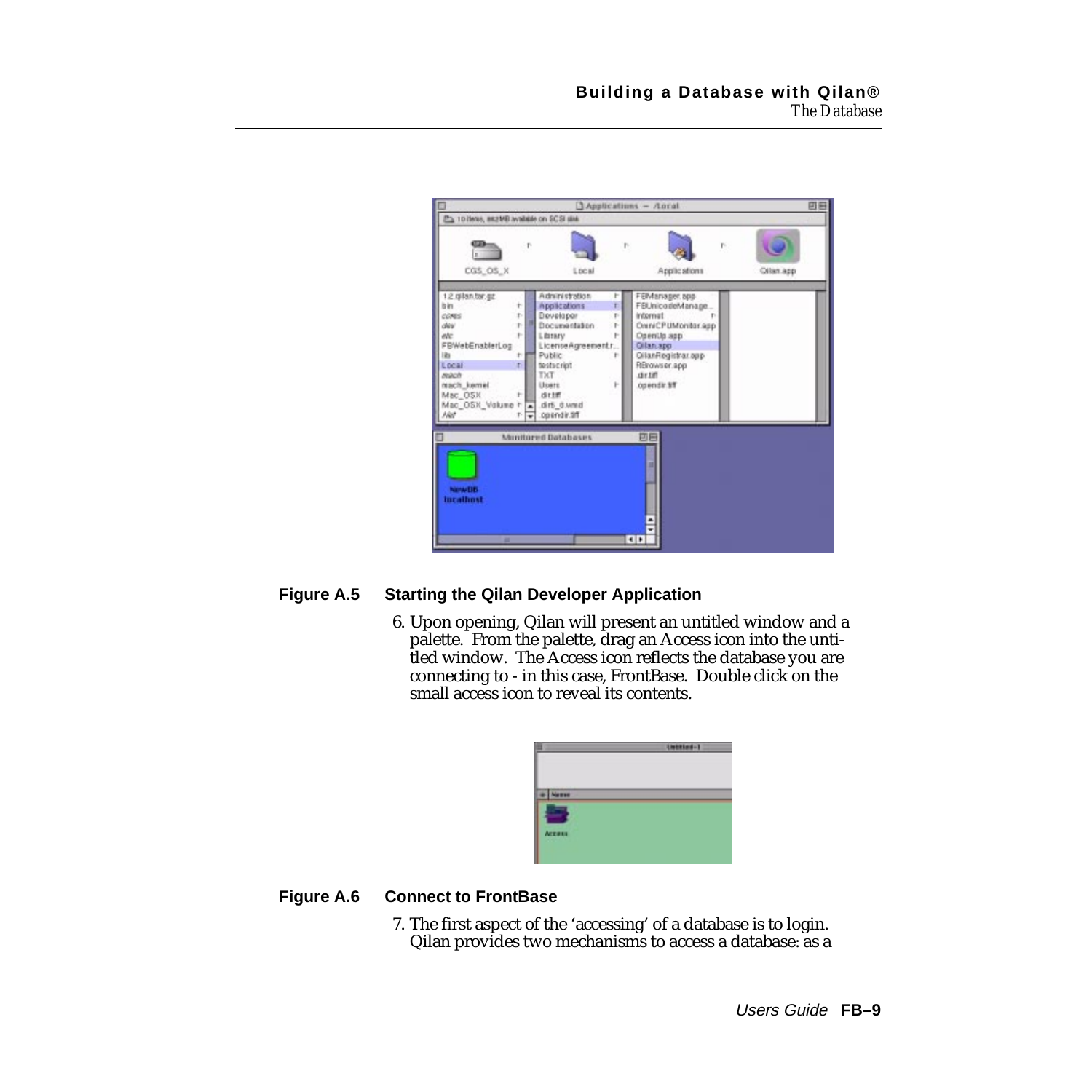user and as a designer. A user has only data access. A designer has schema access. As we accepted FrontBase's default user name, "\_SYSTEM", the same name/password will be used for user and schema login. Double click on the User Login parameter line to open the login panel.

|                           | Untitled-1                                                                                       |
|---------------------------|--------------------------------------------------------------------------------------------------|
|                           |                                                                                                  |
|                           |                                                                                                  |
| Name.                     |                                                                                                  |
|                           |                                                                                                  |
| Access                    |                                                                                                  |
|                           |                                                                                                  |
|                           |                                                                                                  |
| ▣                         | Untitled-1/Access                                                                                |
|                           |                                                                                                  |
|                           |                                                                                                  |
|                           |                                                                                                  |
| <b>Attribute</b>          | Value                                                                                            |
| Adaptor                   | <b>FrontBase</b>                                                                                 |
|                           |                                                                                                  |
| UserLogin<br>Schema Logie | Double click here to specify login parameters.<br>Double click here to specify login parameters. |

#### **Figure A.7 Open the Login Panel**

8. Enter the database name, host name and user name as required by FrontBase. Again note the database name is case sensitive, but user names are not. Leave password blank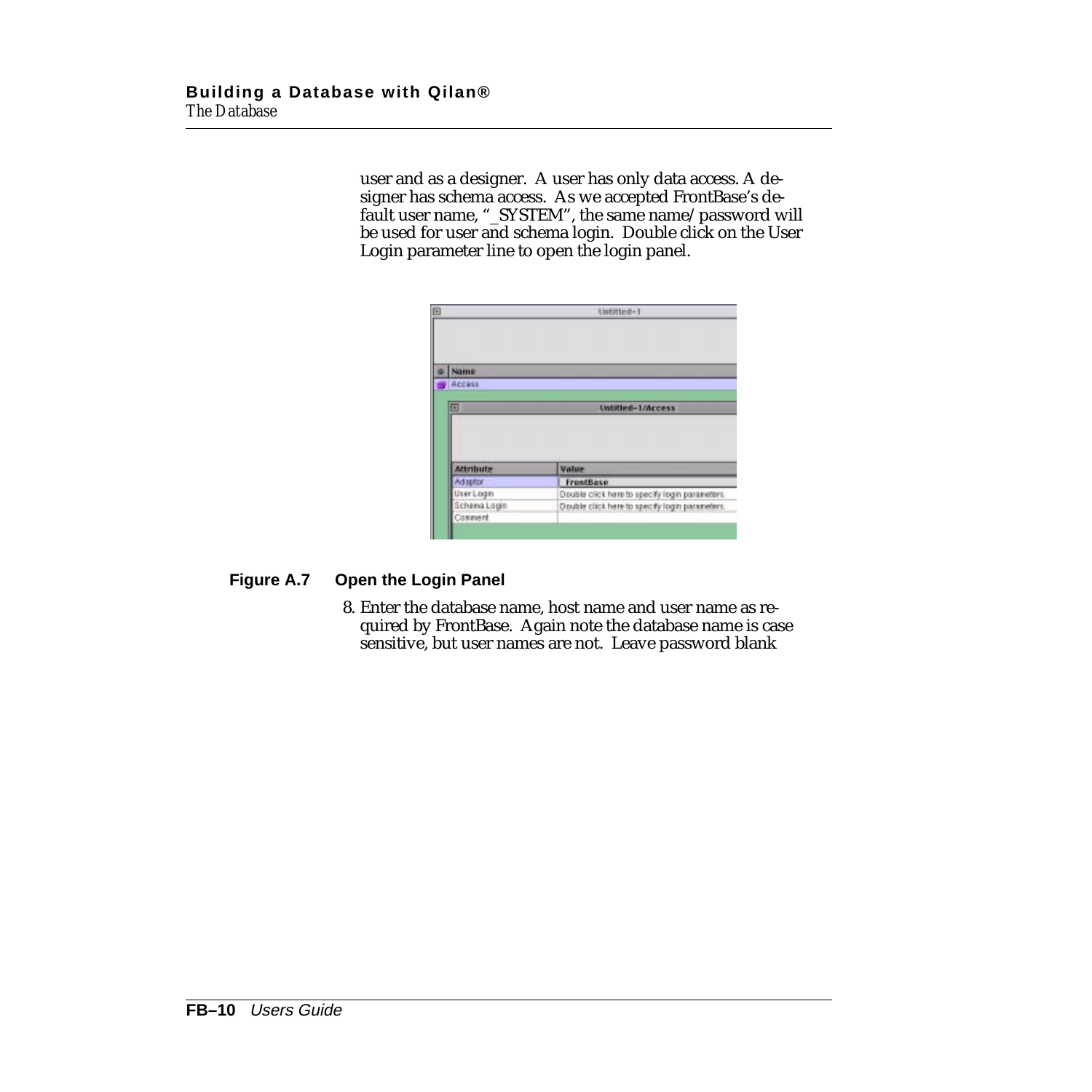<span id="page-10-0"></span>

| $\Box$           | Untitled-1/Access                                                                                               | 田田   |
|------------------|-----------------------------------------------------------------------------------------------------------------|------|
|                  |                                                                                                                 |      |
| <b>Attribute</b> | Value                                                                                                           |      |
| Adaptor          | FrontBase                                                                                                       | ٠    |
| User Login       | Host localhost Database. NewOB User: SVSTEM                                                                     |      |
| Schema Login     | Host localhost Database, NewOB User: SVSTEM                                                                     |      |
| Comment          |                                                                                                                 |      |
|                  | <b>Front Base Login</b>                                                                                         |      |
| Name             | <b>FrontBase</b><br><b>Ate Ballyard</b><br>Database name: NewDB<br>localhost<br>Hostname:<br>Database password. | Uses |
|                  | User name: SYSTEM<br>Password                                                                                   |      |
|                  | Cancel<br>Login<br>FrontBase EDF 2.1 Adaptor<br>Eight L                                                         |      |

#### **Figure A.8 Enter Login Information**

9. Repeat this for the Schema login parameter line.

## **The Schema**

1. The next step is create our database schema (tables and fields). These objects are represented in Qilan, but created in our FrontBase database.

## **Schema Creation**

2. This tutorial will create fields, but Qilan can also create relationships within or between tables. From the palette, drag the table icon into the untitled/access window.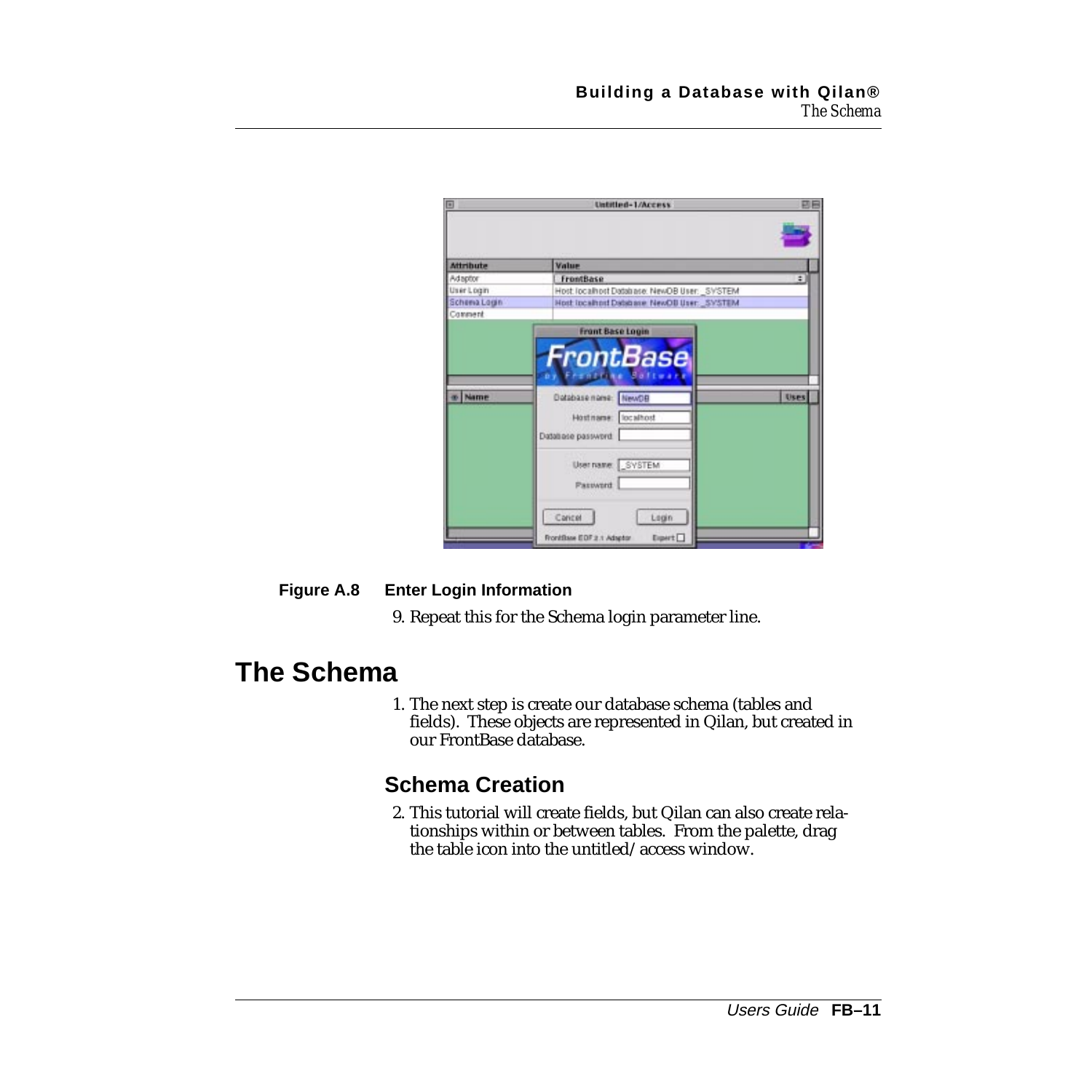| 回            | <b>Untitled-1/Access</b>                      | 田田   |
|--------------|-----------------------------------------------|------|
|              |                                               |      |
| Attribute    | <b>Value</b>                                  |      |
| Adaptor      | FrontBase                                     | l th |
| User Login   | Host: localhost Database: NewDB User: _SYSTEM |      |
| Schema Login | Host localhost Database: NewDB User: _SVSTEM  |      |
| Comment      |                                               |      |
|              |                                               |      |
|              |                                               |      |
| Name         |                                               | Uses |
|              |                                               |      |
|              |                                               |      |
|              |                                               |      |
|              |                                               |      |
| Table        |                                               |      |
|              |                                               |      |
|              |                                               |      |
|              |                                               |      |
|              |                                               |      |
|              |                                               |      |
|              |                                               |      |
|              |                                               |      |
|              |                                               |      |
|              |                                               |      |

#### **Figure A.9 Begin Schema Creation**

3. Rename the table icon to 'Names', then double click on the icon to reveal it's contents. The window, Untitled-1/Access/ Names will open.

External name is how you want the database to store this table. It may be the same as your Qilan name, but some organizations have existing naming conventions which you may be required to use. In any case, let's name it, "Names".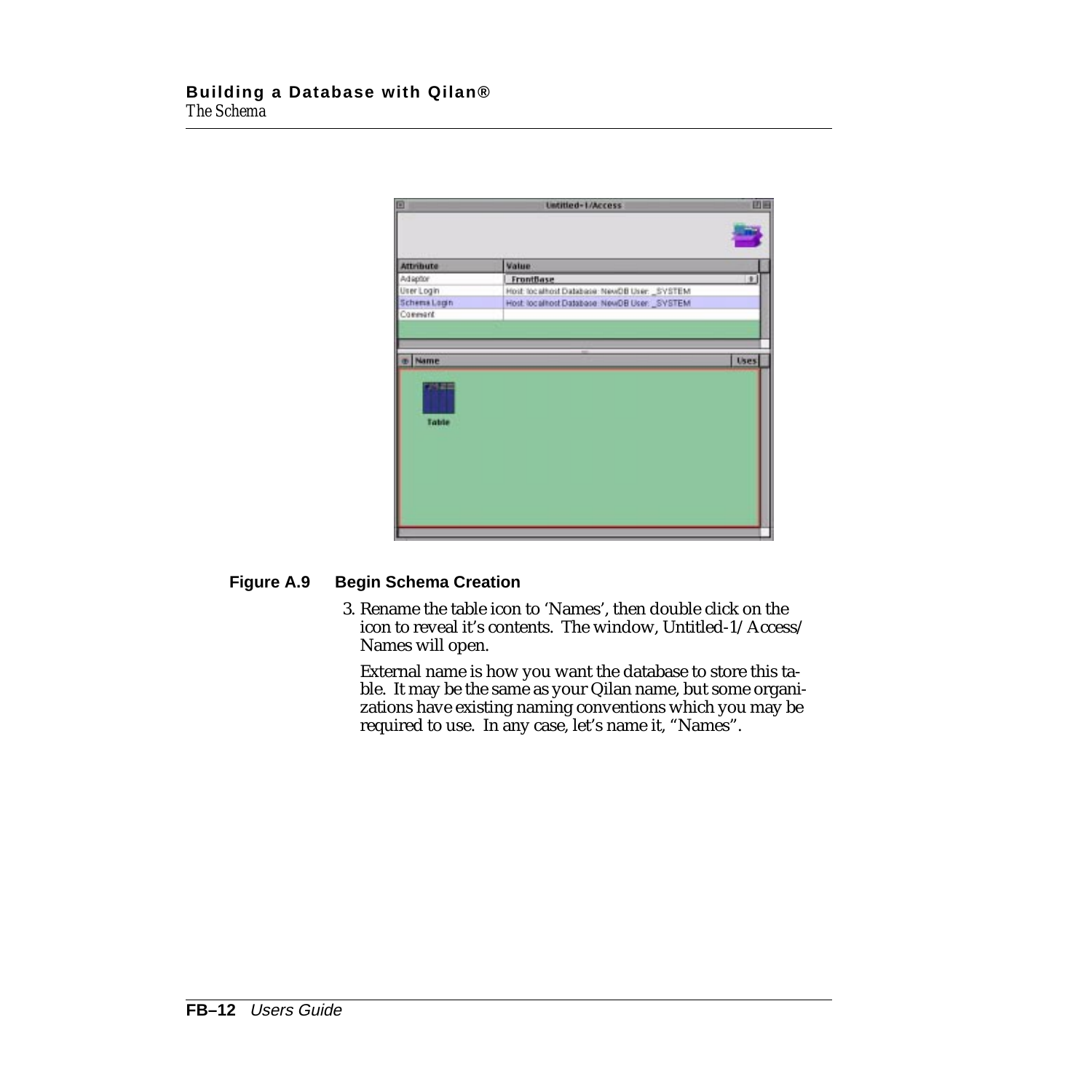| ▣                |                  | Untitled-1/Access                            | 四日                   |
|------------------|------------------|----------------------------------------------|----------------------|
|                  |                  |                                              |                      |
| <b>Attribute</b> | <b>Value</b>     |                                              |                      |
| Adaptor          | FrontBase        |                                              | $\ddot{\phantom{a}}$ |
| User Login       |                  | Host localhost Database: NewOB User: _SVSTEM |                      |
| Schema Login     |                  | Host localhost Database, NewOB User: SVSTEM  |                      |
| Comment          |                  |                                              |                      |
|                  |                  |                                              |                      |
|                  |                  |                                              |                      |
| Name             | ▣                | Untitled-1/Access/Names                      | 回目                   |
| Narses           |                  |                                              | $-1$                 |
|                  |                  |                                              |                      |
|                  |                  |                                              |                      |
|                  | <b>Attribute</b> | Value                                        |                      |
|                  | External Name    | Names                                        |                      |
|                  | Connert          |                                              |                      |
|                  |                  |                                              |                      |
|                  | o Name           |                                              | <b>Uses</b>          |
|                  |                  |                                              |                      |
|                  |                  |                                              |                      |
|                  |                  |                                              |                      |
|                  |                  |                                              |                      |
|                  |                  |                                              |                      |

#### **Figure A.10 Rename Table to Names**

Tables usually have fields, which are the essential data storage mechanisms. From the palette, drag a field icon into the Untitled-1/Access/Names window. Rename the default name to: "First\_Name".

4. As with the table, double click on the small icon to open the field window. Type an external name, which is how the database will name this object.

The default field type for the database is 'character'. Qilan is very flexible about data types, but offers basic interpretations, such as string, date, float, etc. As data logic is handled in Qilan, you can default data types instead of data typing for each calculation or manipulation. As you will see later on, we can override these default settings as necessary.

Additional settings, such as, 'Allows Null', can also be set in Qilan. Make settings to match the Untitled-1/Access/ Names/First\_Name window below.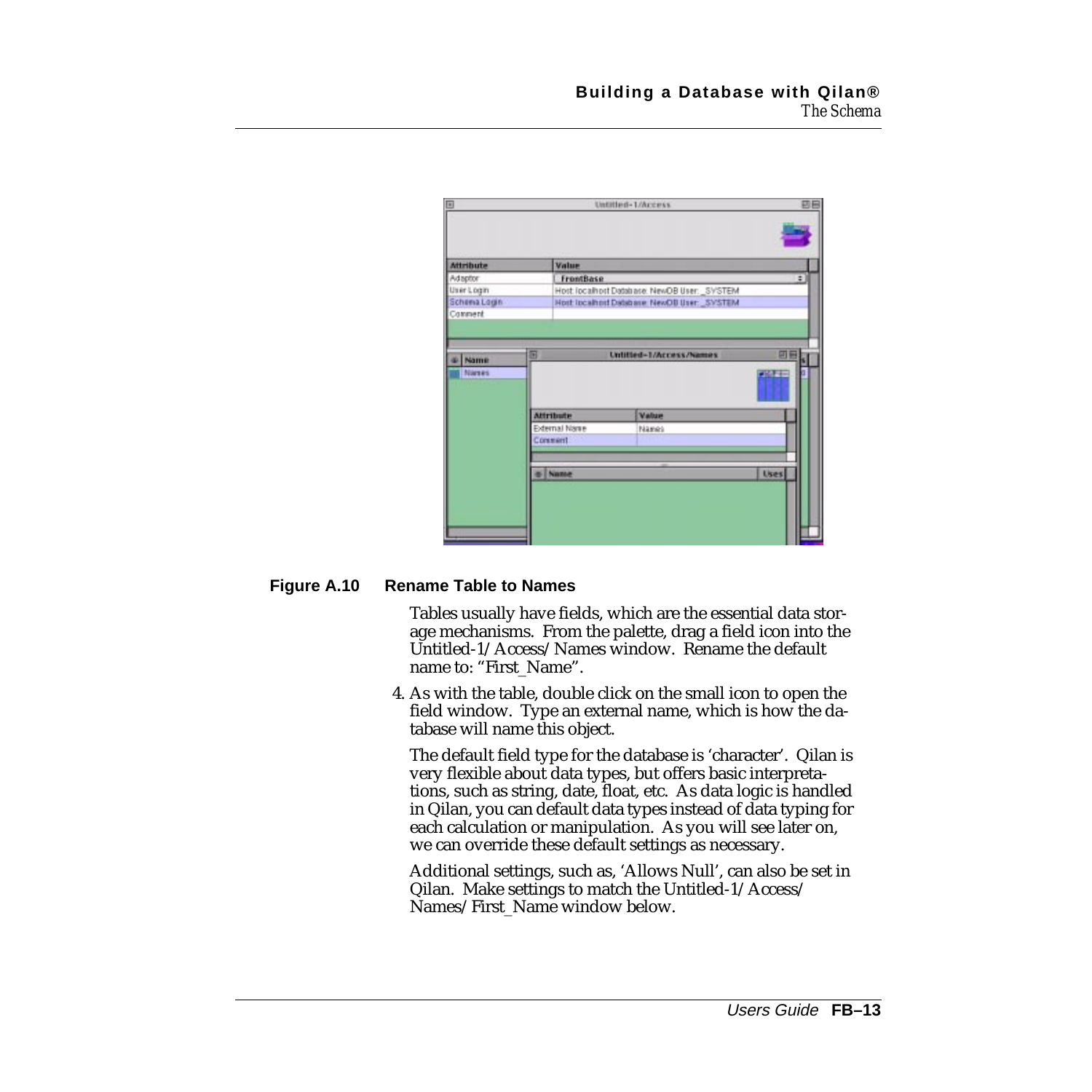| <b>Attribute</b>  |                  | <b>Value</b>             |       |                             |                                    | Ollan.a         |
|-------------------|------------------|--------------------------|-------|-----------------------------|------------------------------------|-----------------|
| Adaptor           |                  | <b>frantBase</b>         |       | $\vert$ : $\vert$           |                                    |                 |
| <b>User Login</b> |                  | Host localhost Database: |       |                             |                                    |                 |
| Schowa Login      |                  | Host localhost Distabase |       |                             |                                    |                 |
| Comment           |                  |                          |       |                             |                                    | <b>Chen/Web</b> |
|                   | $\boxed{1}$      | Untitled-1/Access/Names  |       | 凹目                          |                                    |                 |
|                   |                  |                          |       |                             |                                    |                 |
|                   |                  |                          |       |                             |                                    |                 |
|                   |                  |                          |       | PILLER                      |                                    |                 |
| Name              |                  |                          |       | ▣                           | Untitled-1/Access/Names/First_Name | 田目              |
| Names             |                  |                          |       |                             |                                    |                 |
|                   |                  |                          |       |                             |                                    |                 |
|                   | <b>Attribute</b> |                          | Value |                             |                                    |                 |
|                   | External Name    |                          | Names |                             |                                    |                 |
|                   | Comment          |                          |       | <b>Attribute</b>            | Value                              |                 |
|                   |                  |                          |       | External Name               | First Name                         |                 |
|                   |                  |                          |       | External Type               |                                    |                 |
|                   | <b>Name</b>      |                          |       |                             | <b>OBARACTER VARYING</b>           | ٠               |
|                   | First Name       |                          |       | Type                        | string                             |                 |
|                   |                  |                          |       | Prinary Key<br>Allows right | v                                  |                 |
|                   | q                |                          |       | Width                       |                                    |                 |
|                   |                  |                          |       | Precision                   | SD                                 |                 |

#### **Figure A.11 Maker Settings for First\_Name**

5. We need to create two additional fields, "Last\_Name" and "MyPrimaryKey". Last\_Name is the same as First\_Name, a character field. You can duplicate First\_Name, but insure you change the external name. No two external names can be the same within any table.

Although you can create a table without a primary key, this practice is not advised. So let's go ahead and create a primary key field.

6. With the window Untitled-1/Access/Names/MyPrimaryKey open, type an external name, then choose the external type, 'Integer' from the external type popup. Also choose int from the type popup. Double click on the Primary Key so that a check mark appears.

You might wonder why we are using a integer, as primary keys can be almost field type. The reason is that we will be using FrontBase's ability to automatically create primary key values. Alternatively, the designer would be responsible for this function.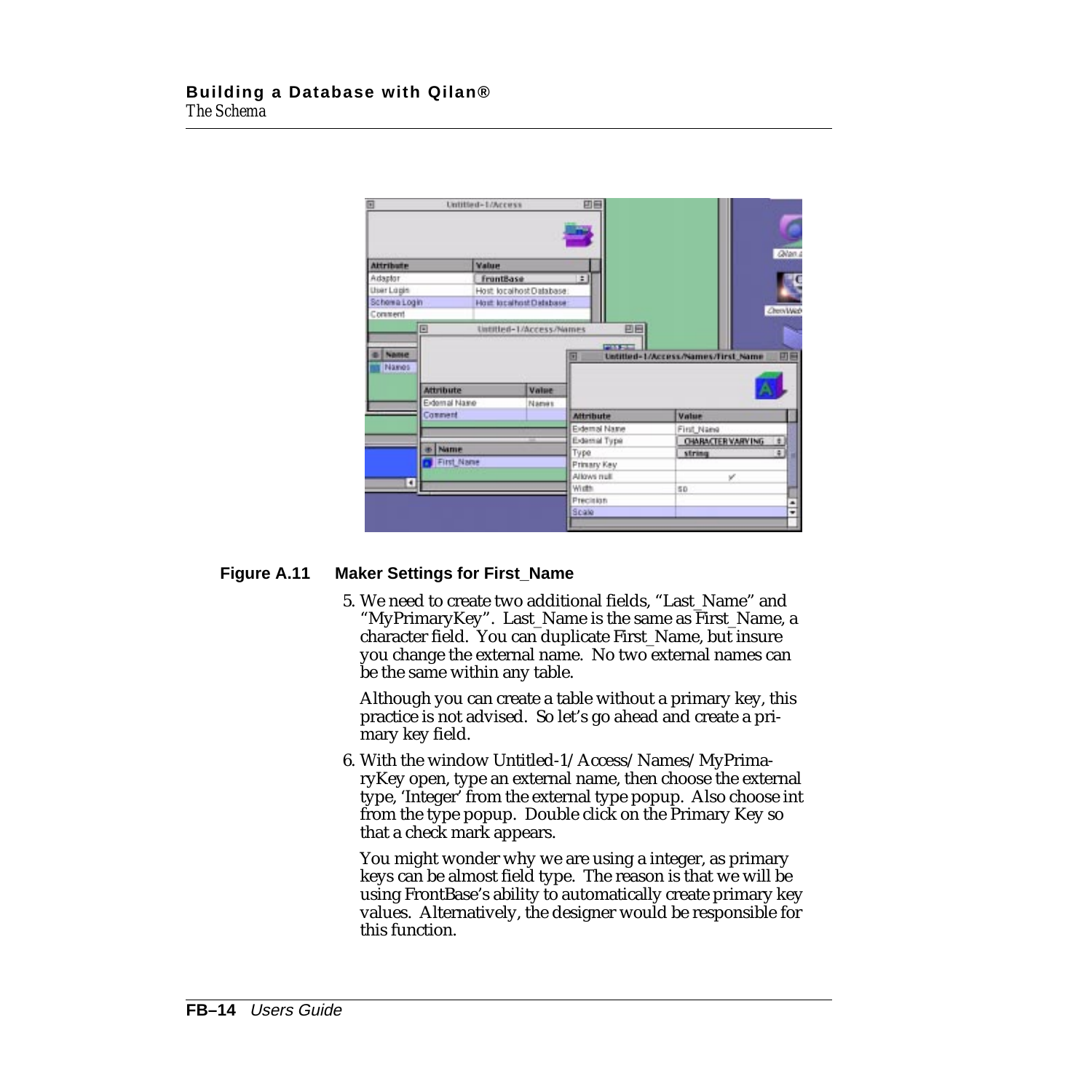<span id="page-14-0"></span>

| 回                    |                                              | Untitled-1/Access        | 訪目                 |                                                                                                       |
|----------------------|----------------------------------------------|--------------------------|--------------------|-------------------------------------------------------------------------------------------------------|
|                      |                                              |                          |                    |                                                                                                       |
| <b>Attribute</b>     |                                              | Value                    |                    |                                                                                                       |
| Adiaptor             |                                              | FrontDase                | $+1$               |                                                                                                       |
| User Login           |                                              | Host localhost Database  |                    |                                                                                                       |
| Schema Login         |                                              | Host localised Database: |                    |                                                                                                       |
| Comment              |                                              |                          |                    | Coval                                                                                                 |
|                      | 闽                                            | Untitled-1/Access/Names  |                    | 四日                                                                                                    |
|                      |                                              |                          | <b>PRIVE</b>       |                                                                                                       |
| Names                |                                              |                          | Untitled-1/Access  | <b>CHAR</b>                                                                                           |
|                      | <b>Attribute</b><br>External Name<br>Connerd | Val<br>Nav               | <b>Attribute</b>   | <b>CHARACTER</b><br><b>CHARACTER VARY ING</b><br>DATE<br><b>DECIMAL</b><br>DOUBLE PRECISION.<br>FLOAT |
|                      |                                              |                          | External Name      | INE                                                                                                   |
|                      | Name                                         |                          | External Type:     | $\sim$ INTEGER                                                                                        |
|                      | First Name                                   |                          | Type               | INTERVAL DAY TO SECOND                                                                                |
|                      | Last Name                                    |                          | Primary Key        | INTERVAL YEAR TO MONTH<br>NUMERIC                                                                     |
| $\overline{\bullet}$ | MyPrimaryKey                                 |                          | Allows real        | <b>REAL</b>                                                                                           |
|                      |                                              |                          | Width              | SMALLINE                                                                                              |
|                      |                                              |                          | Precision<br>Scale | TIME<br>TIME WITH TIME ZONE                                                                           |

#### **Figure A.12 Setting External Type**

7. Close field and table windows so just the Untitled-1/Access window is open.

## **Exporting to FrontBase**

1. Now we export our schema to FrontBase. This action writes our access objects (tables and fields) to the database, "NewDB". From the file menu, choose Export Schema.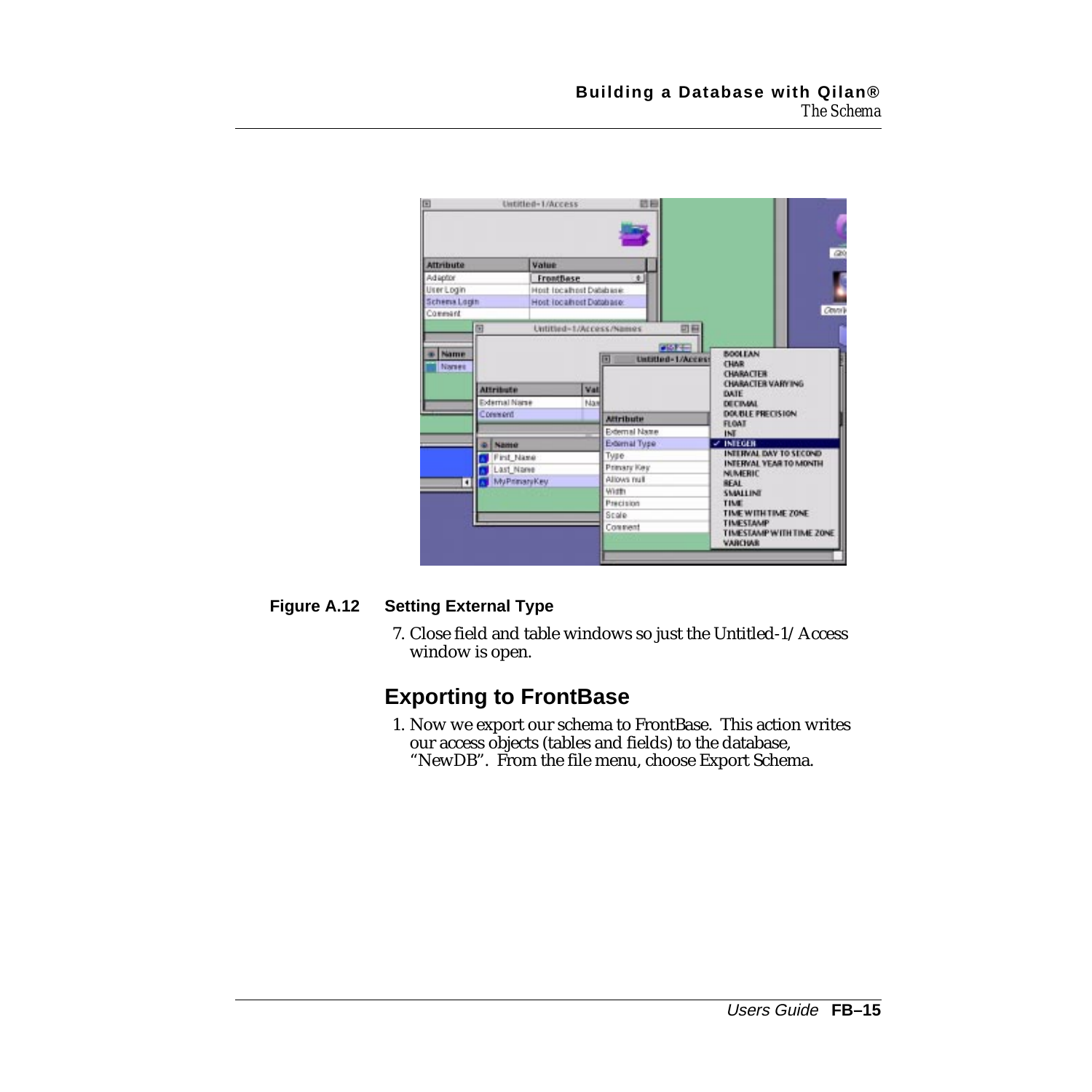

#### **Figure A.13 Exporting the Schema**

2. The Export Schema window will open informing you of the impending action. You can update immediately or defer your export by creating a file. Export files may be viewed, edited or stored or applied at a later date.

Click the UPDATE NOW button.

3. Qilan automatically imports database schema to Qilan immediately after the export. This is performed in the event the database creates objects as the result of the Qilan export and helps to insure synchronization.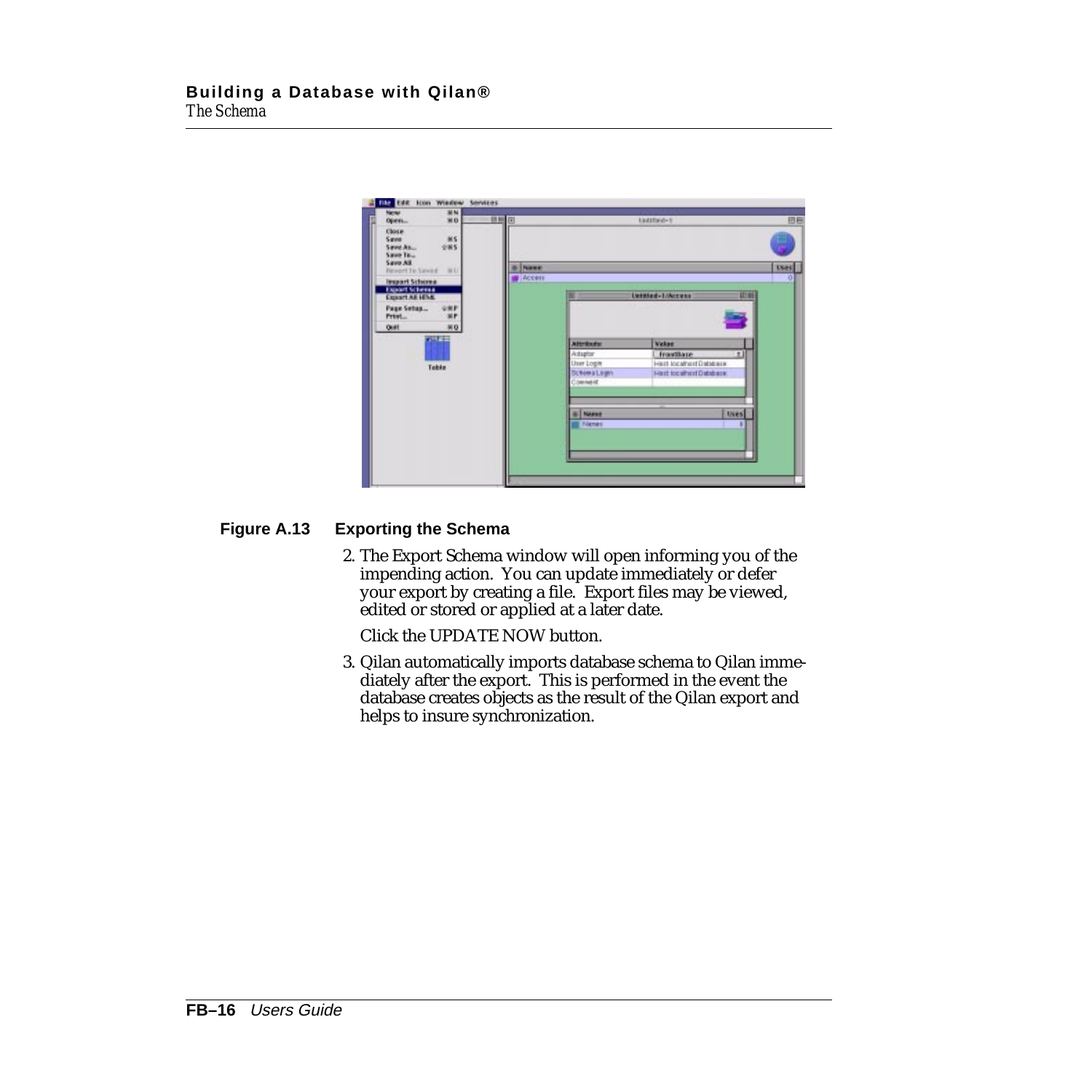

#### **Figure A.14 Synchronizing the Schema**

#### **Creation of the Primary Key**

- 1. To invoke FrontBase's ability to automatically create primary key values, we will need to return to FrontBase. If FBManager is not running, launch it.
- 2. Double click on the NewDB icon in the Monitored Databases window. The Connect Information window will open; click CONNECT.

|                       | <b>Connect Information</b> |   |
|-----------------------|----------------------------|---|
| Host name:            | <b>Izcathost</b>           |   |
| <b>Database name:</b> | <b>NewDS</b>               |   |
| Database password:    |                            |   |
| User name:            | <b>SYSTEM</b>              |   |
| User password:        |                            |   |
|                       | Cancel Connect             |   |
|                       |                            |   |
|                       | Manitored Databases        | 回 |
|                       |                            |   |
|                       |                            |   |
| New DB                |                            |   |
| localhost             |                            |   |
|                       |                            |   |
|                       |                            |   |

#### **Figure A.15 Connecting to the Database**

3. After connecting, the Management window will open. Highlight '\_SYSTEM' in the first column; then 'Tables'; followed by, 'Names'.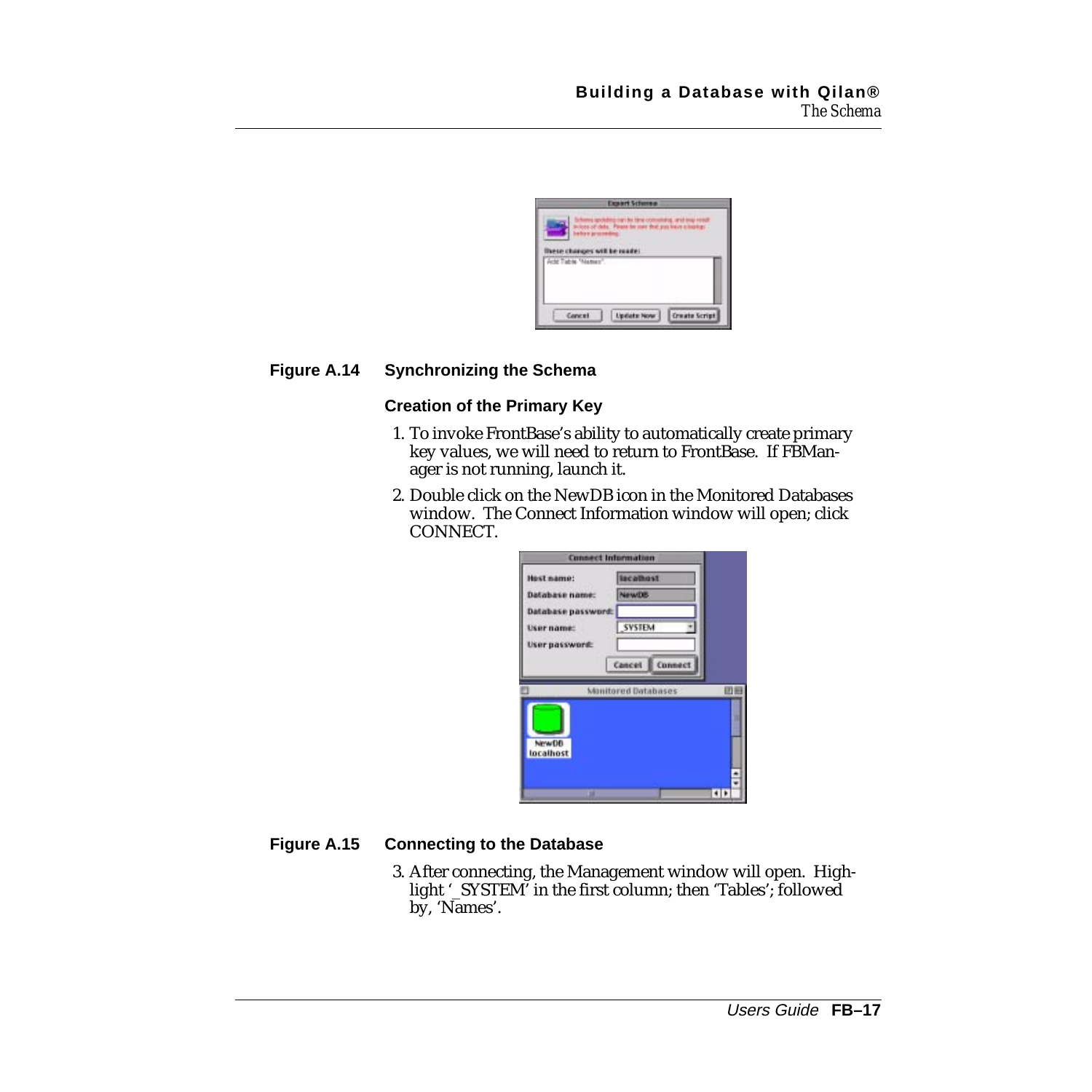| 50L92 V User V Database V Table cache V Usage V Editor V B & W | NewDB(_SYSTEM) @ localhost : Management | 凹目<br>Show Leg                              |
|----------------------------------------------------------------|-----------------------------------------|---------------------------------------------|
| Schemata                                                       | <b>SYSTEM</b>                           | <b>Tables</b>                               |
| <b>SYSTEM</b><br>INFORMATION_SCHEMA /                          | Tables                                  | <b>EGALODELER RELATIONS</b><br><b>NAMES</b> |

#### **Figure A.16 Choosing the Names Table**

4. With 'Names' highlighted, select Definition Editor from the Management menu.

| Drup<br>SQL92 V User V Data                    | Create.<br><b>Definition Editor OKO</b><br><b>Content Editor</b> | : Management<br><b>ORE OF YEditor YB&amp;W</b> | 日日<br><b>Show Log</b> |
|------------------------------------------------|------------------------------------------------------------------|------------------------------------------------|-----------------------|
| Schemata                                       | <b>SYSTEM</b>                                                    | <b>Tables</b>                                  |                       |
| <b>SYSTEM</b><br>INFORMATION SCHEMA /          | <b>Tables</b>                                                    | EOMODELER_RELATIONS<br><b>NAMES</b>            |                       |
| Monitored Databases<br>NewDB<br>localhost<br>۰ | 印刷<br>ш<br>ė<br>$\blacksquare$                                   |                                                |                       |

#### **Figure A.17 Selecting the Definition Editor**

5. Now we can modify our table fields. Locate the field named, 'MyPrimaryKey'. Note how it is an integer, just as we created it in Qilan. Type in the word, "UNIQUE" in the default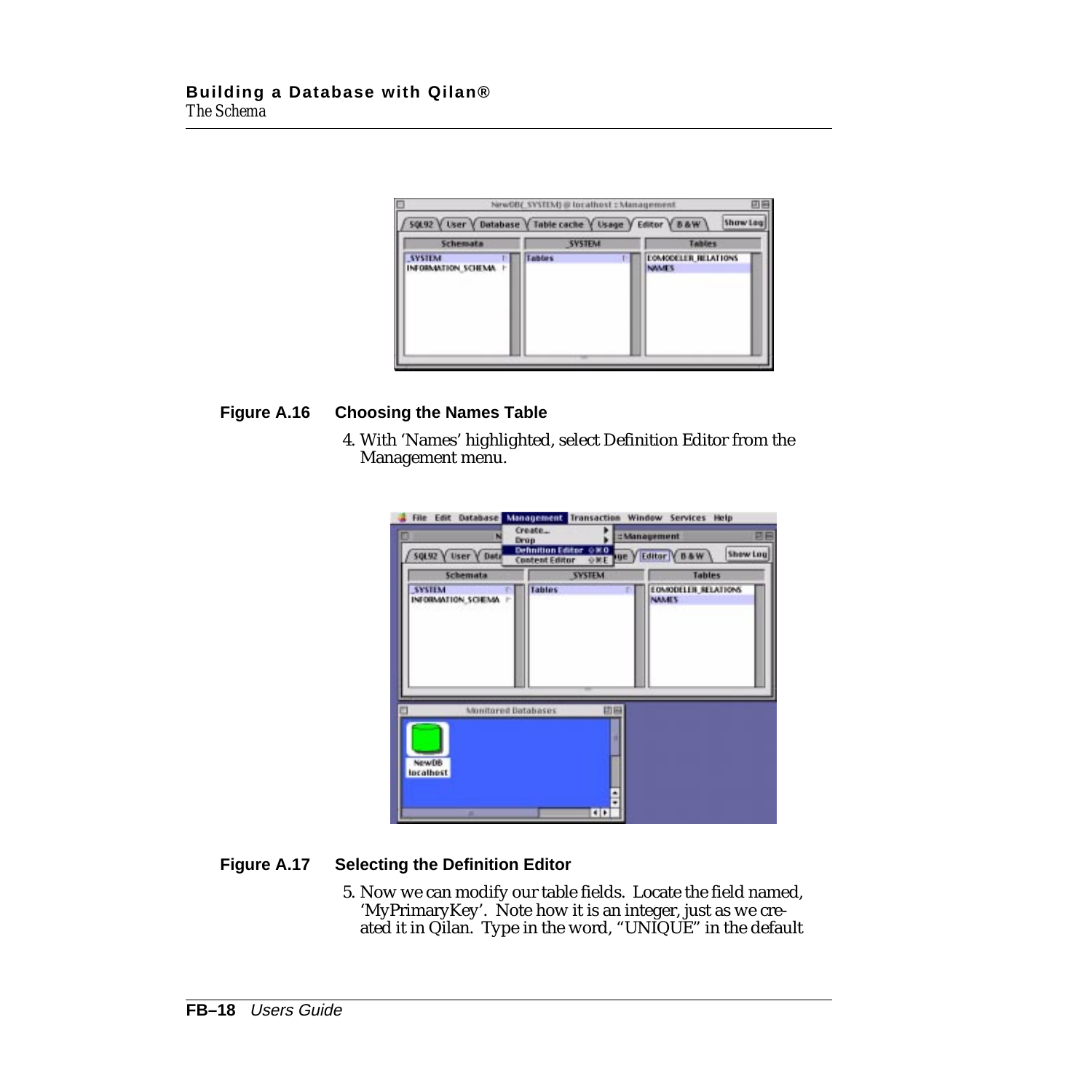<span id="page-18-0"></span>column. This keyword invokes FrontBase's automatic key value generation.

#### **Commit Changes**

6. Now close your windows. Click COMMIT when FrontBase asks if you want to commit your changes.

| Column name               | <b>Datatype</b> | <b>Default</b>                                                          |                                                                |
|---------------------------|-----------------|-------------------------------------------------------------------------|----------------------------------------------------------------|
|                           | VARCHARCED      |                                                                         |                                                                |
|                           |                 |                                                                         |                                                                |
| <b>MYPRIMARYKEY</b>       |                 |                                                                         |                                                                |
|                           |                 |                                                                         |                                                                |
| <b>Index name Columns</b> |                 | Type                                                                    |                                                                |
| J0000000002 MYPRMARYKEY   |                 | Primary Key                                                             |                                                                |
|                           |                 | <b>VARCHABICS®)</b><br>INT<br>Name: CHIERRIBET<br>Columns: MYPRIMARYKEY | · LINIGUE<br>PRIMARY KEY V UNIQUE V FOREIGN KEY V CHECK V PRIV |

#### **Figure A.18 Commit the Table Changes**

## **The User Interface**

Returning to Qilan's Untitled-1 window, drag out a Framework icon from the palette. The Framework is used to build your user interface forms and create most of your database logic.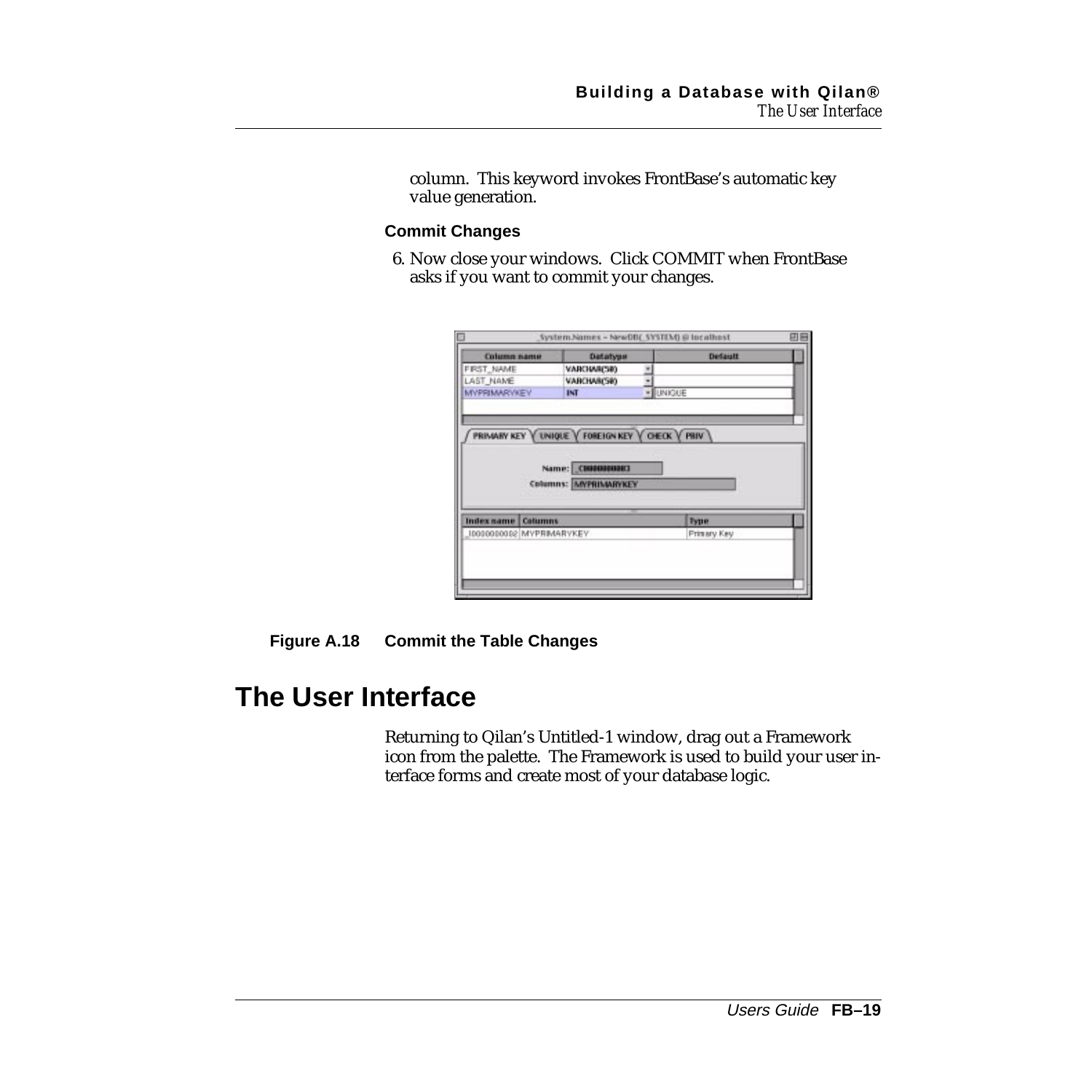<span id="page-19-0"></span>

| н | Untitled-Lope) | 四           |
|---|----------------|-------------|
|   |                | HH          |
|   | Name           | <b>Uses</b> |
|   | Access         | D           |
|   | Francescort    | D           |
|   |                |             |
|   |                |             |

#### **Figure A.19 Build UI through the Framework**

## **Building the Framework**

Although we can create fields in our Framework, just like we did in Untitled-1/Access/Table, it might be easier if we could copy, then paste them directly into the Framework.

1. To accomplish this, open the Untitled-1/Access/Names window and highlight the fields. Choose Copy from the Edit menu.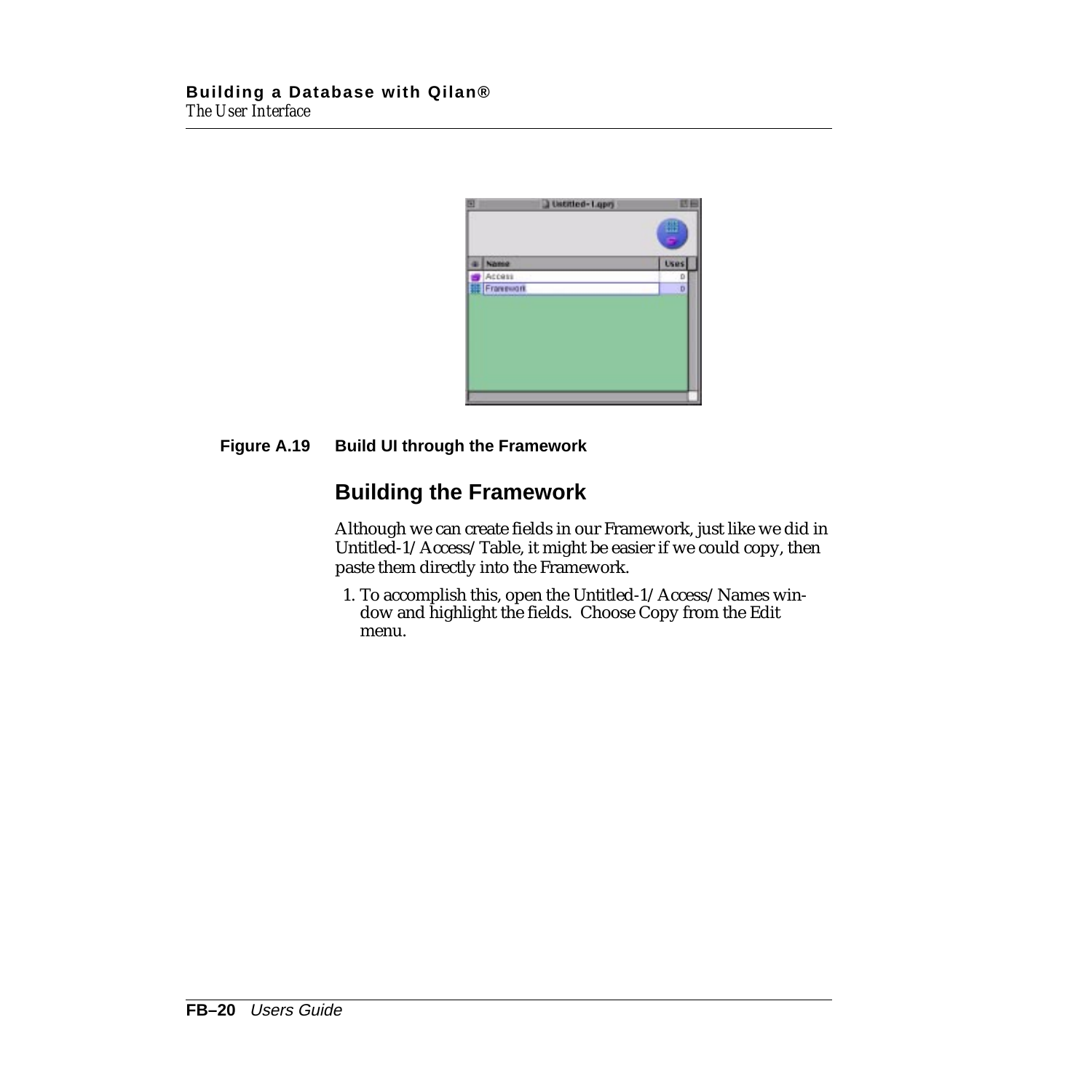| Undo New Framework<br><b>No do</b>             | 82<br>Q家2 单 国                  |                           | 4 Untitted-Lapri            | 田田                     |
|------------------------------------------------|--------------------------------|---------------------------|-----------------------------|------------------------|
| Cut<br>Copy<br>Paste<br>Paste Into:            | <b>MX</b><br>жc<br>30V<br>DKV. |                           |                             |                        |
| <b>Clear</b><br>Duplicate<br>Select All        | D.D.<br>M.A.                   | Name<br>Access            |                             | Uses<br>ũ              |
| Spelling<br>Check Spelling<br>Project Settings | $W$ :<br>W.                    | ▫                         | O Untitled-Lapri/Access     | 田田                     |
|                                                |                                | <b>Attribute</b>          | Value                       |                        |
| Field                                          |                                | Adaptor                   | FrantBase                   | $\left  \cdot \right $ |
|                                                |                                | User Login                | Host localhost Database:    |                        |
|                                                |                                | Schema Login              | Host localhost Database:    |                        |
|                                                |                                | Concess                   |                             |                        |
| <b>Relationship</b>                            |                                | Name                      |                             | <b>Uses</b>            |
|                                                |                                | EOMODELER_RELATIONS       |                             | D                      |
|                                                |                                | Names                     |                             | D.                     |
| <b>DataFlow</b>                                |                                | π                         | Untilled-Lapry/Access/Names | 回目                     |
|                                                |                                |                           |                             | - - -                  |
|                                                |                                | <b>Attribute</b>          | <b>Value</b>                |                        |
|                                                |                                | External Name             | Names                       |                        |
|                                                |                                | Comment                   |                             |                        |
|                                                |                                |                           |                             |                        |
|                                                |                                | <b>Name</b><br>First Name |                             | Uses                   |
|                                                |                                | List Name                 |                             | o<br>o                 |
|                                                |                                |                           |                             |                        |

**Figure A.20 Copy and Paste the Fields**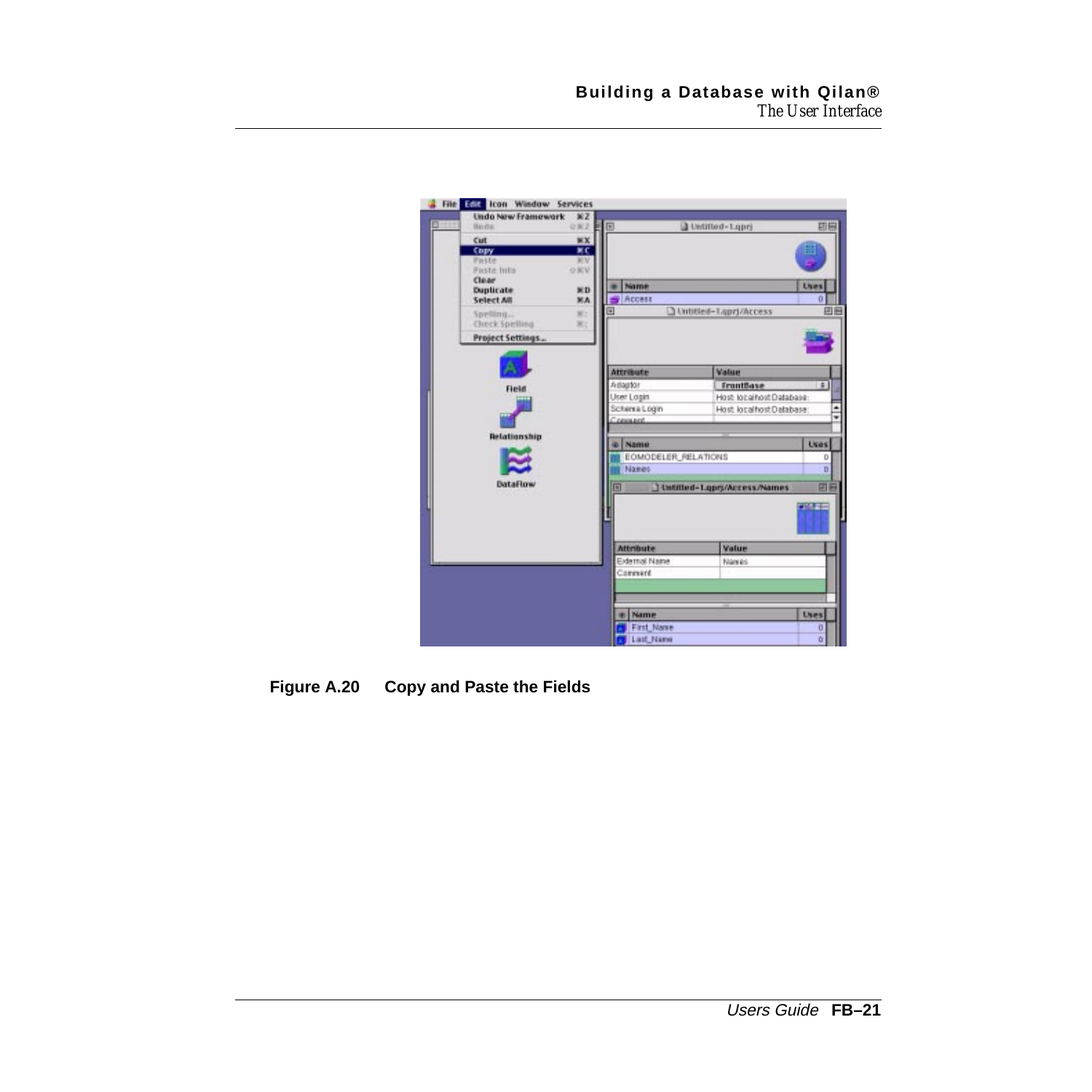2. Now open the Framework by double clicking on its icon in the untitled window. Select Paste from the Edit menu.

**NOTE:** If you double click on a field within a Framework, only the comment line appears. This is because Framework fields are used to hold data during qilan.cgi execution and do not actually represent database storage fields.



#### **Figure A.21 Pasting the Fields**

#### **Modify Project Settings**

Before we proceed, we need to set a few project settings. These settings control how Qilan will handle data, where webtemplates are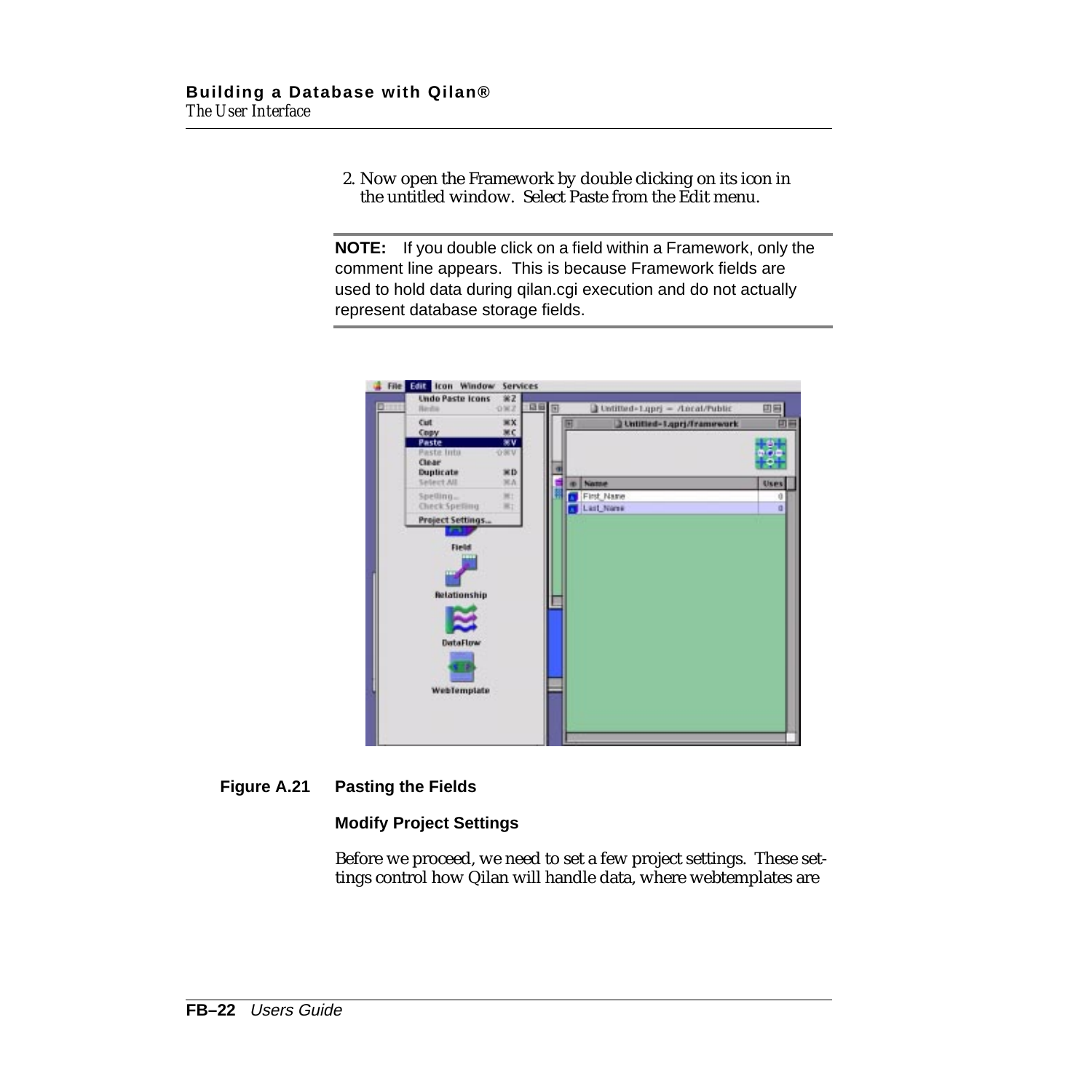<span id="page-22-0"></span>exported and what type of dtd (document data definitions) will be used.

1. Select Project Settings... from the Edit menu. The default settings appear acceptable, but we want to treat empty values as undefined. Double click this line until a check appears.

Why do we want to do this For most database designers, a field value is either defined or undefined. This is in contrast to a submitted html input value, which may be defined, empty or undefined. For our purposes, let's use the database designer's perspective.

2. Closing this window saves the settings.

| <b>Attribute</b>            | Value                              |
|-----------------------------|------------------------------------|
| Beautify names on import.   |                                    |
| Export WebTemplate on Clos  |                                    |
| Export All WebTereplates on |                                    |
| HTML file root directory    | /Local/Library/WebServer/Documents |
| HTML file sodension         | gin                                |
| <b>Beration limit</b>       | 200                                |
| Recursion limit             | 100                                |
| Command Timeout             | 68                                 |
| New WebTenplate ald         | html32<br>٠                        |
| Log Errors To               |                                    |
| Emar Message                |                                    |
| Treat Engly as Undefined    | v                                  |
| Debug SGL                   | ٠<br>none                          |

#### **Figure A.22 Save the Settings**

Returning to the Untitled-1/Framework window, our first step is to create a user interface form.

## **Template Construction**

1. From the palette, drag a webtemplate into the framework window. Rename the default name to, "Names", then double click to open the window. As specified in Project Settings, the webtemplate uses a html 3.2 dtd. Qilan will conform the webtemplate construction to the chosen dtd,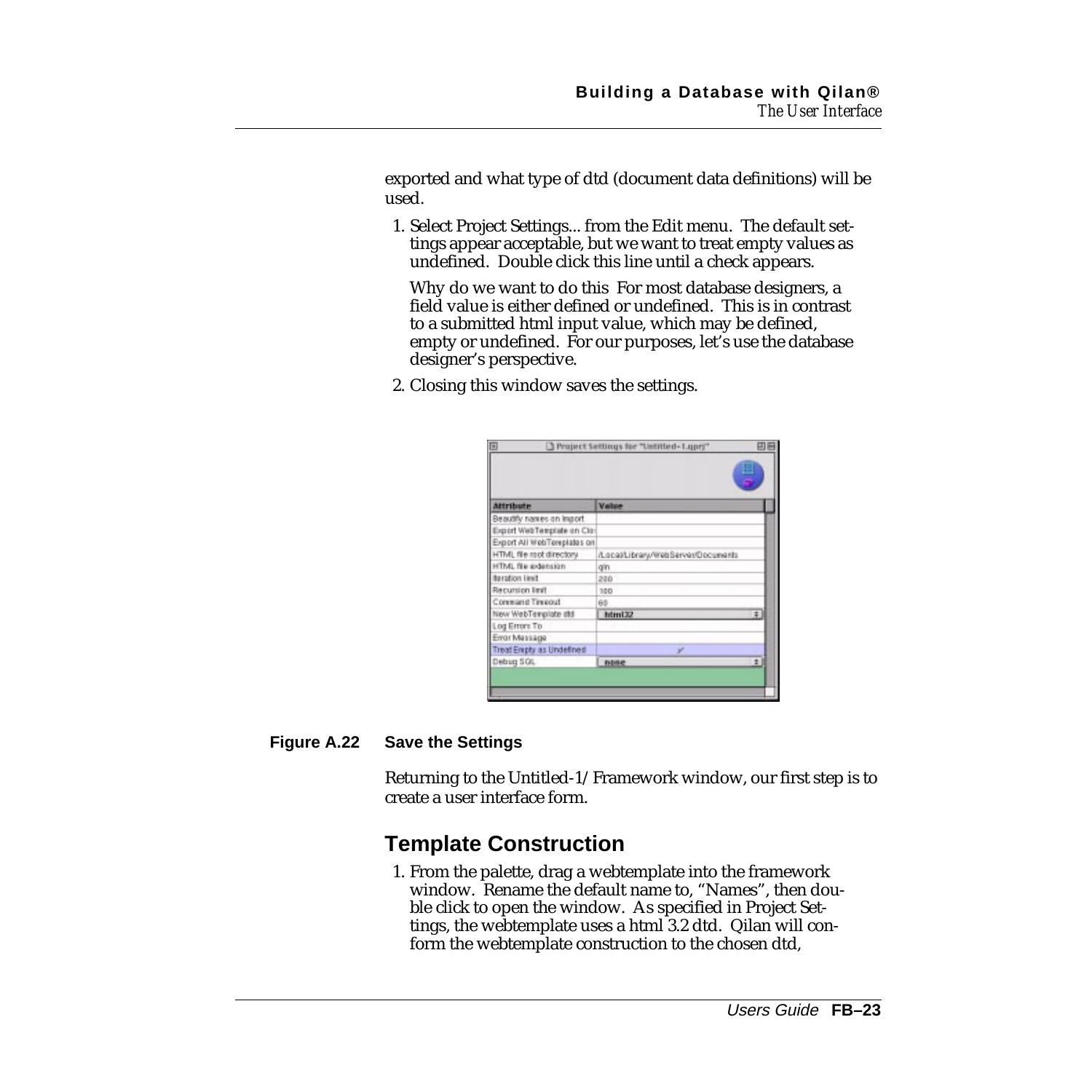including available html tags and their placement. In other words, Qilan prevents syntax errors.

To use a different dtd, just change the dtd in Project Settings before dragging out a new webtemplate.

As you construct your webtemplate, observe that Qilan does not require closing tags and uses an outline structure.

The "HTML file" is how this webtemplate will be referred to by client users. Type, "Names". The URL will be something like this:

```
[hostname]/cgi-bin/qilan.cgi/[HTML file]
localhost/cgi-bin/qilan.cgi/Names
```

| 回 | Untitled-Losej - Ascal/Public                                      | 凹回                    |              |
|---|--------------------------------------------------------------------|-----------------------|--------------|
| 回 | D Ustitled-1.gprj/Framework                                        | 道器<br><b>ALCOHOL:</b> | <b>Mac</b>   |
|   | Name<br>First_Name                                                 | o<br>Uses<br>٥        |              |
|   | Last_Name<br>Names.                                                | ö<br>٥                |              |
|   | 回<br>Untitled-Lapri/Framework/Names<br>mer   past                  |                       | 認回<br>hámi33 |
|   | Attribute<br>Value<br><b>HTML file</b><br>Nones<br>Cownent         |                       |              |
|   | $a$ -HTML><br><b>D-HEAD&gt;</b><br>$0$ <title><br/>D-BOOV»</title> |                       |              |

#### **Figure A.23 Construct the Template**

2. Using the html tags from the palette, select tags that permit the submittal of data, such as 'form' and 'input'. In this tutorial, we have chosen to use a table structure.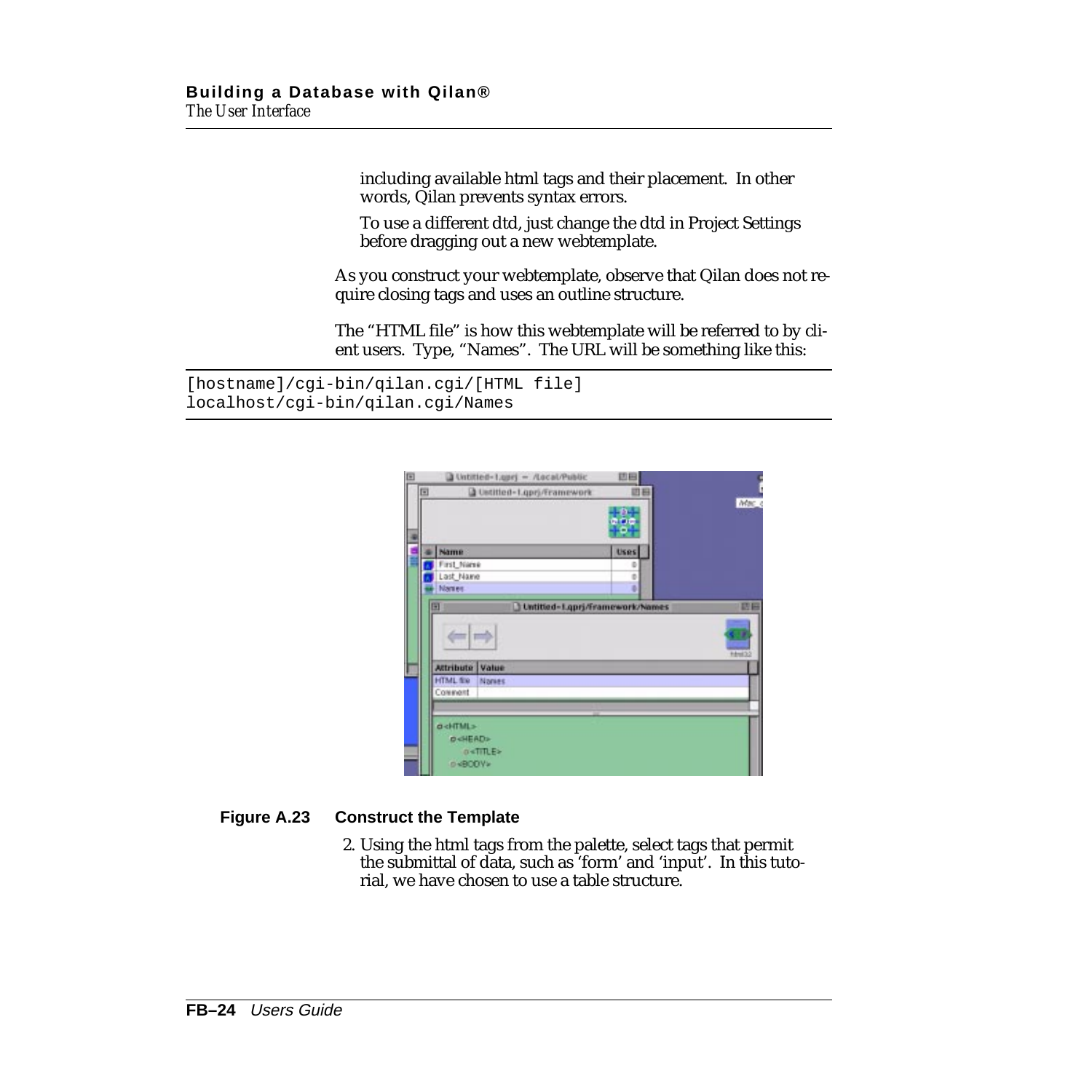#### **Modify Tag Attributes**

1. Most tags allow for attributes. Highlight a specific tag, then select the attributes submenu. Double click directly on the webtemplate (adjacent to the attribute) to enter a specific value. As you will see later on, you can also insert calculated or database values to create dynamic attributes.

| o                                    |                                                                              |        |              | J Untitled-Luprj/Framework/Names |                  | 田田                     |  |
|--------------------------------------|------------------------------------------------------------------------------|--------|--------------|----------------------------------|------------------|------------------------|--|
| $\equiv$ $\equiv$                    |                                                                              |        |              |                                  |                  | Intendog               |  |
| <b>Attribute Value</b>               |                                                                              |        |              |                                  |                  |                        |  |
| <b>HTML file</b><br>Names            |                                                                              |        |              |                                  |                  |                        |  |
| Comment                              |                                                                              |        |              |                                  |                  |                        |  |
|                                      |                                                                              |        |              |                                  |                  |                        |  |
|                                      |                                                                              |        |              |                                  |                  |                        |  |
|                                      |                                                                              |        |              |                                  |                  |                        |  |
| <b>O-HTML&gt;</b>                    |                                                                              |        |              |                                  |                  |                        |  |
| <b>D-HEAD-</b>                       |                                                                              |        |              |                                  |                  |                        |  |
| $O + \Pi \Pi.E +$                    |                                                                              |        |              |                                  |                  |                        |  |
| o Nanes                              |                                                                              |        |              |                                  |                  |                        |  |
| <b>B-BODY&gt;</b><br>o <form></form> |                                                                              | wettox |              |                                  |                  |                        |  |
|                                      |                                                                              | action |              | post:<br>Names                   |                  |                        |  |
| <b>D<table></table></b>              |                                                                              |        |              |                                  |                  |                        |  |
| $0$ <tr></tr>                        |                                                                              |        |              |                                  |                  |                        |  |
|                                      |                                                                              |        |              |                                  |                  |                        |  |
|                                      | $O \times 10$                                                                |        |              |                                  |                  |                        |  |
|                                      | o First Name                                                                 |        |              |                                  |                  |                        |  |
|                                      | $o$ <td <math="">\sim</td> <td></td> <td></td> <td></td> <td></td> <td></td> | \sim   |              |                                  |                  |                        |  |
|                                      | <b>BRINFUT+</b>                                                              |        | type         |                                  | text             | $ \div $               |  |
|                                      |                                                                              |        | <b>TIREM</b> |                                  | First Name       |                        |  |
| $0$ +TR+                             |                                                                              |        |              |                                  |                  |                        |  |
|                                      | 0.70                                                                         |        |              |                                  |                  |                        |  |
|                                      | <b>OLastName</b>                                                             |        |              |                                  |                  |                        |  |
|                                      | $0<$ TD>                                                                     |        |              |                                  |                  |                        |  |
|                                      | d-dMPUT>                                                                     |        | type         |                                  | text             | $\left  \cdot \right $ |  |
|                                      |                                                                              |        | name         |                                  | <b>Last_Name</b> |                        |  |

#### **Figure A.24 Modify Tag Attributes**

- 2. Now for some creative elements. Not wanting to have more than one window, let's show the records submitted (and created in the database) as we create them. This combines submittal and display elements on the same form.
- 3. After the html FORM tag in the webtemplate, drag to insert a QTABLE tag from the palette. 'Q' tags are special Qilan processing elements that extend functionality or reach directly into the database. The QTABLE tag combines the formatting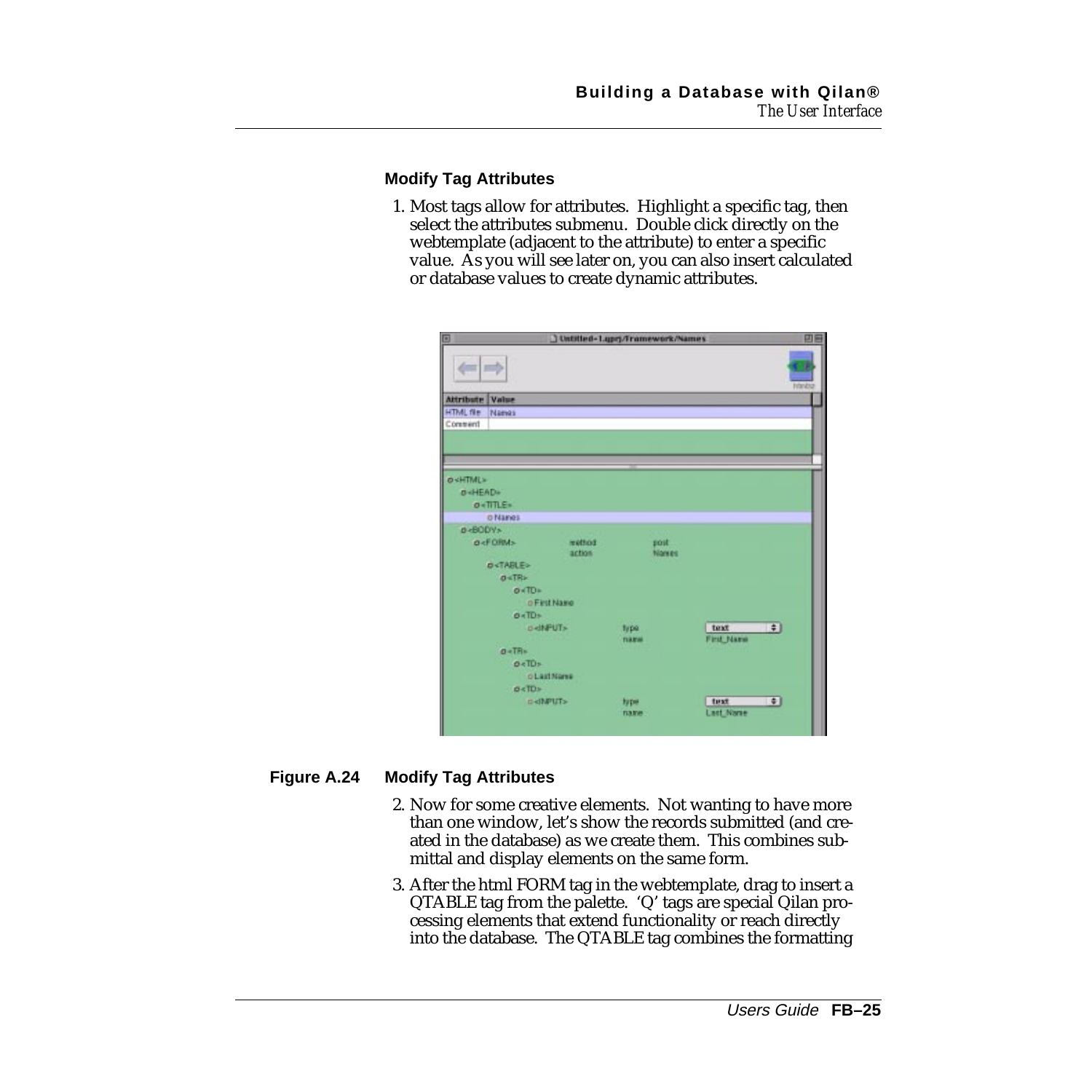of a traditional html table tag with an interactive retrieval function.

- 4. Once the QTABLE is dragged into the webtemplate, the attribute, 'fields' will appear. Double click on this attribute; the field list window will open.
- 5. The field list window asks, 'What Access', 'What Table', What Fields'. Choose, 'Access', 'Names' from the pulldowns at the top, and then select all the fields by clicking in the column to the left of each field name. Click the OK button.

| 同                                                                                                                                                                                                     | <b>Field List</b>                                                                  | <b>Mames</b>                          | 日日                        |  |
|-------------------------------------------------------------------------------------------------------------------------------------------------------------------------------------------------------|------------------------------------------------------------------------------------|---------------------------------------|---------------------------|--|
| m i mob                                                                                                                                                                                               | Access<br>Access<br>Table<br><b>Names</b>                                          | ø<br>¢)                               | <b>FANESS</b>             |  |
| Value<br><b>Attribute</b><br><b>HTML file</b><br>Nanes<br>Comment                                                                                                                                     | <b>Thefat</b><br><b>Ahacus</b>                                                     |                                       |                           |  |
| <b>O-SHTML&gt;</b><br><b>D</b> <head><br/><math>o</math>-TITLE»<br/><b>D'Names</b><br/><b>B-BODY&gt;</b><br/><b>O-FORM&gt;</b><br/><b>D<tabl< b=""><br/><math>0&lt;</math>TI<br/>d</tabl<></b></head> | v First Name<br>y Last Name<br>v MyPrimaryKey                                      |                                       |                           |  |
| d<br>$0 - T$<br>ø                                                                                                                                                                                     | Cancel<br>OK.<br><b>D</b> <td></td> <td>÷1<br/>text<br/>First Niane</td> <td></td> |                                       | ÷1<br>text<br>First Niane |  |
| <b>D</b> <hr/>                                                                                                                                                                                        | d-dNPUT><br>type<br>name                                                           | $\bullet$<br>text<br><b>Last Name</b> |                           |  |
| O <gtable></gtable>                                                                                                                                                                                   | fields.                                                                            |                                       |                           |  |
| <b>DKTR&gt;</b>                                                                                                                                                                                       |                                                                                    |                                       |                           |  |

#### **Figure A.25 Choosing the Field List**

6. The selected fields will then appear within the QTABLE. Although we are not using a query for this tutorial, queries of considerable sophistication can be constructed without the need for SQL syntax.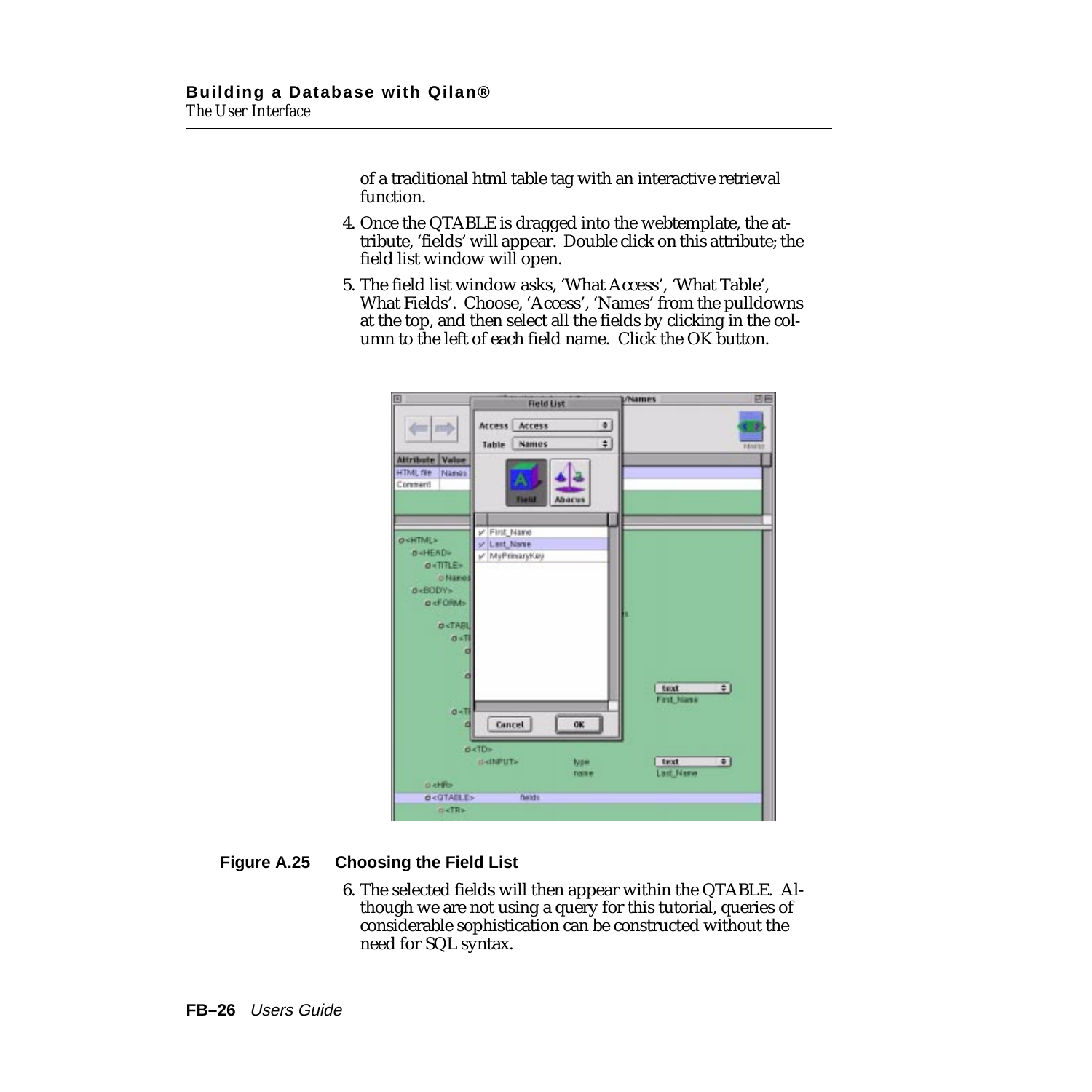- 7. As we build our QTABLE, we insert traditional html table tags, such as table rows (TR) and table data (TD). From a formatting standpoint, we want to display certain database field elements. This is performed by using a QVALUE tag; meaning, "Display this value here".
- 8. From the palette, click on the Values tab, then choose the Access and Table from which the field values will be selected. Drag the fields to the webtemplate as QVALUE attributes.

| <b>Fidelin</b>         | TUNEDed-Lapy/Promovers/Names<br>囧<br>訪解                           | 回日                          |
|------------------------|-------------------------------------------------------------------|-----------------------------|
| Tegn y Values Y Links  |                                                                   |                             |
|                        |                                                                   |                             |
| Access Access          | 회                                                                 | sterd L                     |
| <b>Name:</b><br>Toble  | $\overline{\mathbf{a}}$<br><b>ATTFENDING</b><br><b>Value</b>      |                             |
|                        | HTM, Ba<br>Namez                                                  |                             |
|                        | Commert                                                           |                             |
|                        |                                                                   |                             |
| Eleka<br><b>ЛОВЕКИ</b> |                                                                   |                             |
| <b>Pied, Name</b>      |                                                                   |                             |
| Last Name              | petme-                                                            |                             |
| <b>MalPrimaryMder</b>  | ci Finanzio                                                       |                             |
|                        | a-20DV-                                                           |                             |
|                        | <b>GUICES</b><br><b>MARVEL</b><br>DOM:<br><b>NALWEL</b><br>asteri |                             |
|                        | $0 - 74616$                                                       |                             |
|                        | <b>ByTRe</b>                                                      |                             |
|                        | m=TD+                                                             |                             |
|                        | U First Frame                                                     |                             |
|                        | $a - TD -$                                                        |                             |
|                        | <b>DABPUT-</b><br>type                                            | $\blacksquare$<br>tiest     |
|                        | ricana<br><b>ALLITTIC</b>                                         | First Manu                  |
|                        | <b>BATTIS</b>                                                     |                             |
|                        | <b>OLNITHUM</b>                                                   |                             |
|                        | $a$ -TDs                                                          |                             |
|                        | <b>DANNITA</b><br>type                                            | $\bullet$<br>next           |
|                        | <b>TOURING</b>                                                    | <b>Levi frame</b>           |
|                        | distribution.<br><b>BACTABLES</b><br><b>Bakts</b>                 | ActualVenesTist News        |
|                        |                                                                   | Accom/Names/Last Name       |
|                        |                                                                   | Accompliance My Photography |
|                        | <b>HATR</b>                                                       |                             |
|                        | $p$ <td+< td=""><td></td></td+<>                                  |                             |
|                        | <b>CHOVALUE&gt;</b><br><b>ACSIT</b><br>$D \times \Pi D$           | Access/Hasses/First Nane    |
|                        | <b>IN HOWALD BY</b><br><b>Millers</b>                             | ē<br>List_Name              |
|                        |                                                                   |                             |

#### **Figure A.26 Selecting Field Values**

The basic construction and formatting are finished. We have created an entry form and a mechanism to retrieve and display the data. What remains is the logic for moving the data to the database (upon submittal) and some method to retrieve selected data for editing.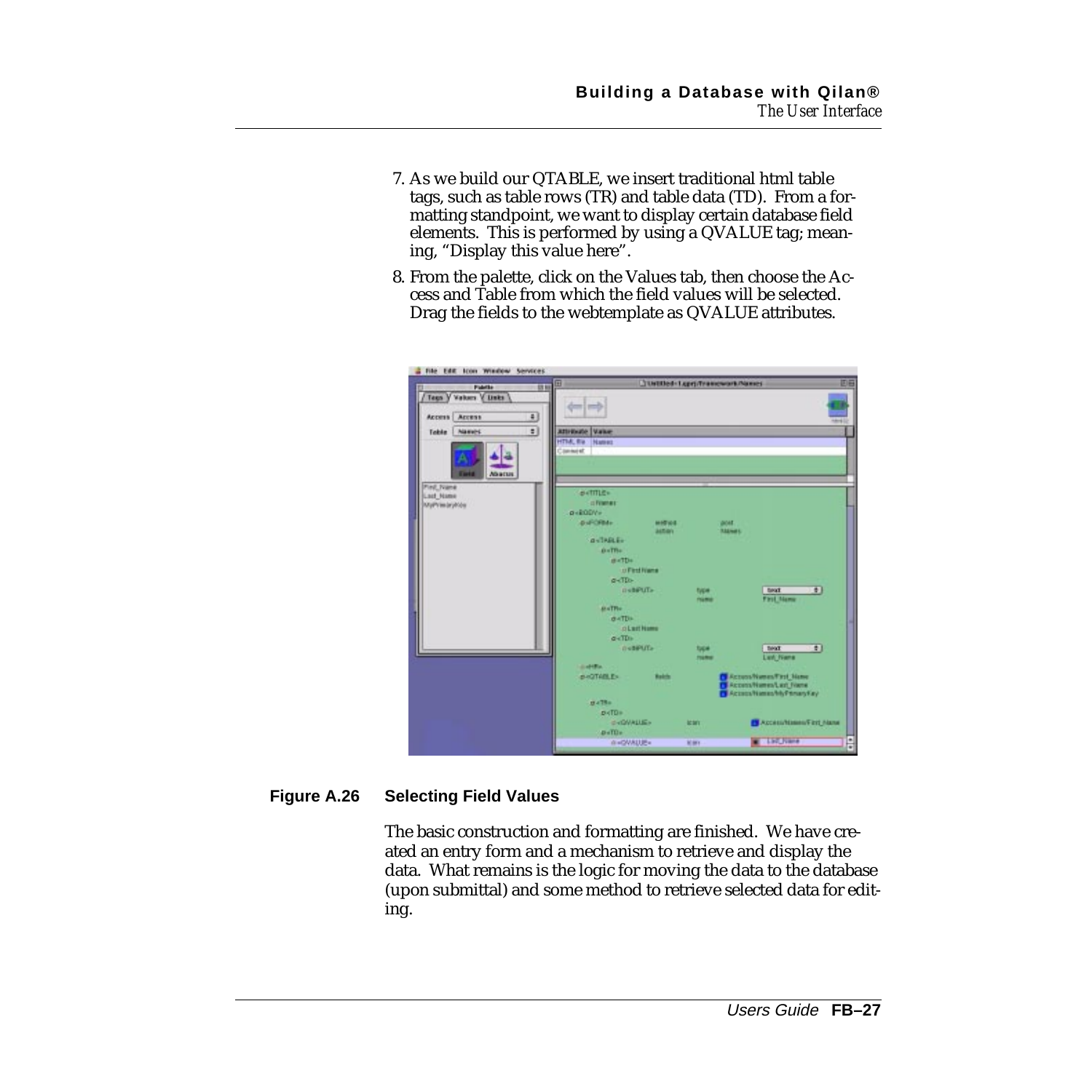## <span id="page-27-0"></span>**Processing Q Tags**

A Qilan webtemplate processes 'Q' tags in a hierarchal order, meaning top to bottom. This allows the designer to create logical constructs. In the following screen, we have added several 'Q' tags to create data when certain conditions are met. Let's cover them one by one.

#### **The QLOGIN tag**

The QLOGIN tag instructs Qilan to log into FrontBase. The login is handled by the settings in our Access. Qilan can log into as many databases as necessary, there is no limit.

The next 'Q' tag is an 'if' statement. When the 'valid\_entry' abacus returns "yes", we proceed to the QUPDATE, otherwise this is skipped. The QUPDATE performs an 'insert' if a link does not exist, otherwise an 'update' is performed.

When is this logic performed Each time the client accesses the html file, "Names".

**NOTE:** The FORM action is, "Names". This means that each time the submit button is pressed the html file will be reloaded and the Qilan tags will be processed.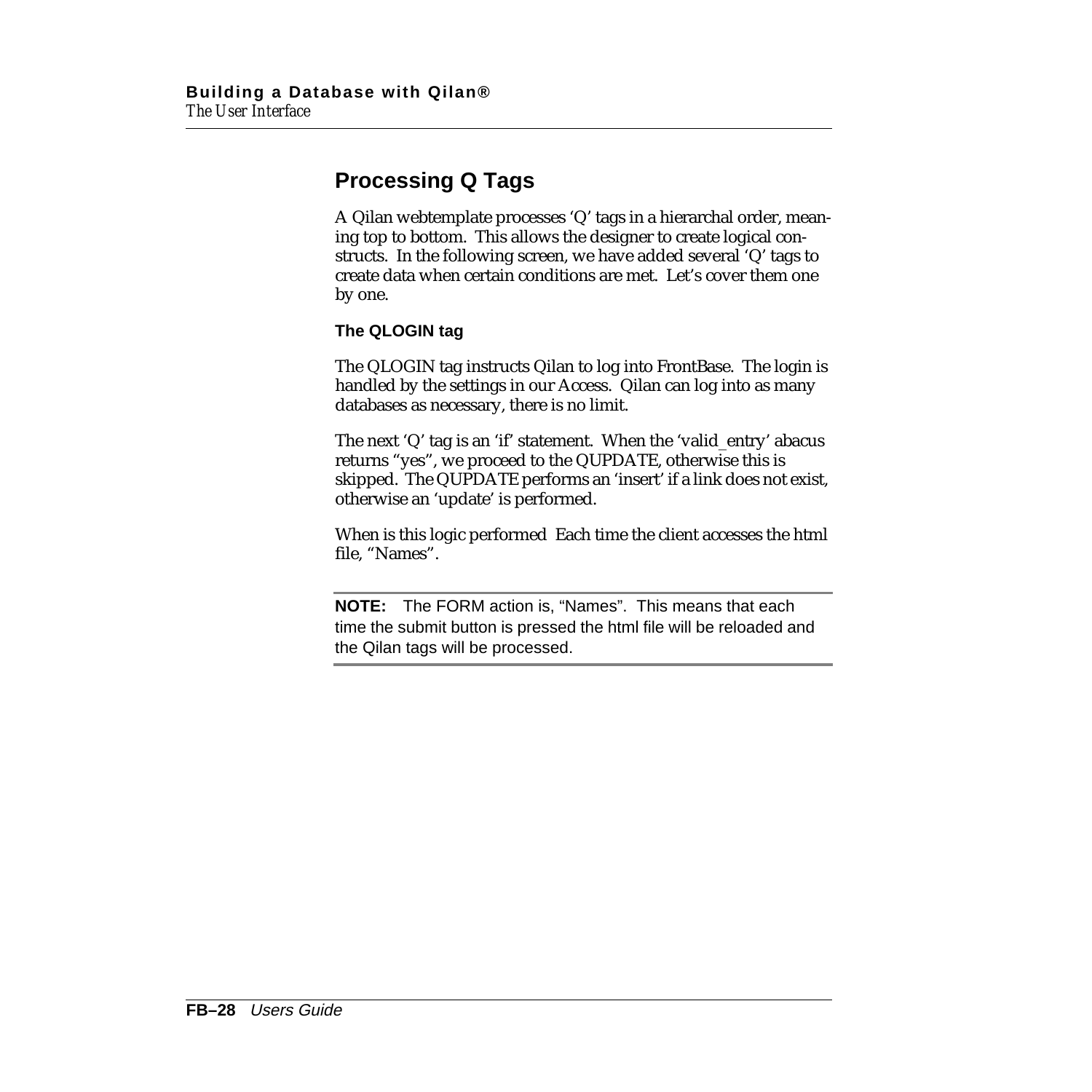| D                                      |                                                                           |                                    | J Untitled-Lipri/Framework/Names          | 凹目              |
|----------------------------------------|---------------------------------------------------------------------------|------------------------------------|-------------------------------------------|-----------------|
| $\left\langle m\right  m\right\rangle$ |                                                                           |                                    |                                           | <b>Istratog</b> |
| <b>Attribute Value</b>                 |                                                                           |                                    |                                           |                 |
| HTML file<br>Comment                   | Names                                                                     |                                    |                                           |                 |
| <b>BRANCHES</b><br>B+BODY»             | <b>OKTITLE&gt;</b><br>o Names                                             |                                    |                                           |                 |
|                                        | o <qlogin></qlogin>                                                       | databasenawe                       | <b>B</b> Access                           |                 |
|                                        | <b><i>OKOFBLOCKS</i></b><br><b><i><b>O-GIFTHENS</b></i></b><br>DRQUPDATE> | <b>ICDT</b><br>crease<br>distation | disvalid entry<br>V.<br><b>Peto Names</b> |                 |
|                                        | <b>OKFORMA</b><br>$-$ TABLE                                               | method<br>action                   | gost.<br>Names                            | ۰<br>₽          |

#### **Figure A.27 Modify Access Settings**

The validation is simple, but prevents an empty database record. Valid\_entry tests for the presence of a First\_Name and Last\_Name. An abacus is employed, with 'defined' operators selected from the palette.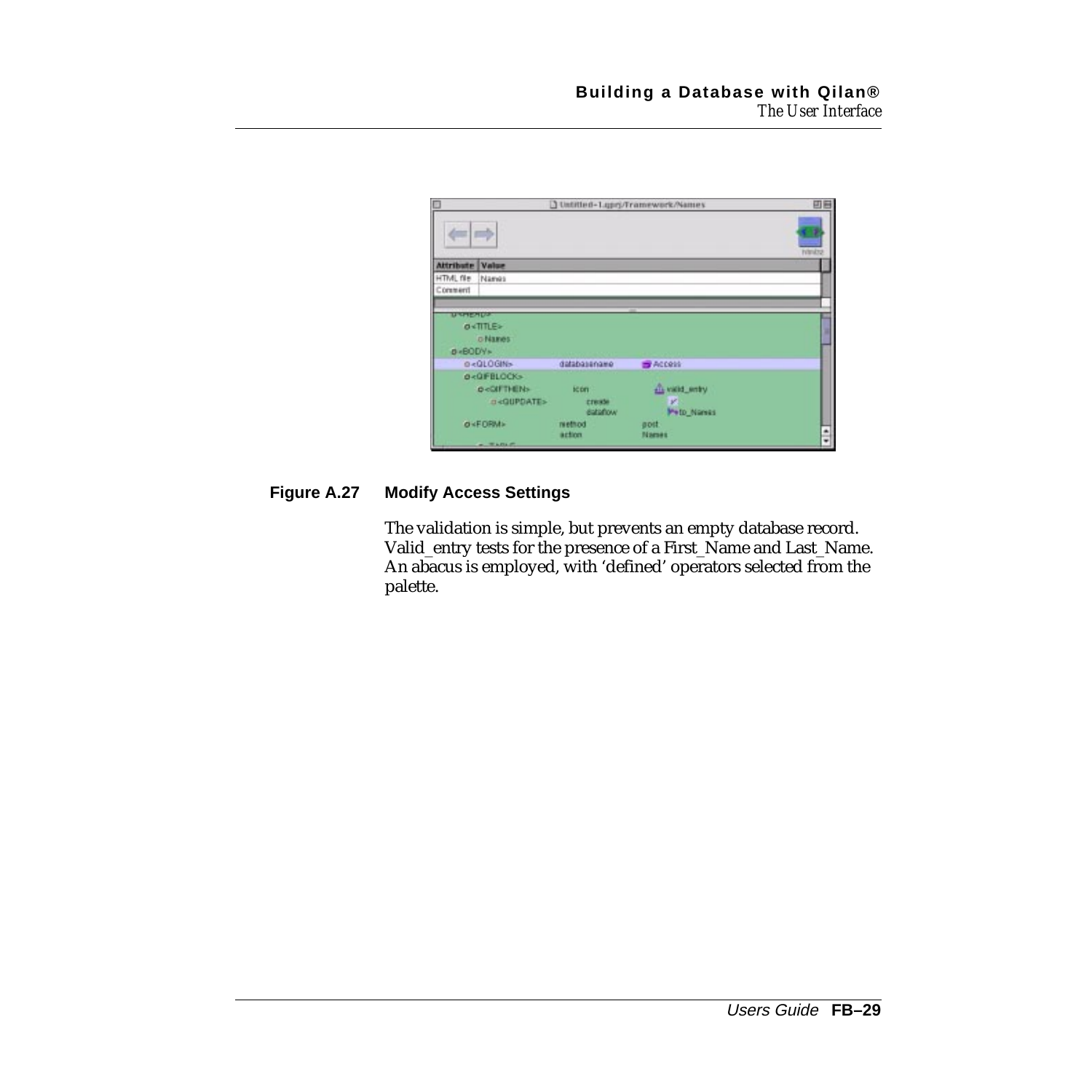| в | Untitled-Ligard/Troneswork                                         | 四    |
|---|--------------------------------------------------------------------|------|
|   |                                                                    |      |
|   | <b>Name</b>                                                        | Uses |
|   | <b>Tasf</b>                                                        | 1    |
|   | <b>Valid entry</b>                                                 |      |
|   | <b>First Name</b>                                                  |      |
|   | Last_Name                                                          |      |
|   | MyPrimleyKite                                                      |      |
|   | <b>TUBERAL</b>                                                     |      |
| Е | 1 tastated-1 quoi drame work/vakit_entry                           |      |
|   |                                                                    |      |
|   |                                                                    |      |
|   | A bondo a telephone but their abod realized a serious about 2006/2 |      |
|   |                                                                    |      |
|   | ( / AUTOSTRAT Hanne ) and ( autost Last Name 1)                    |      |
|   |                                                                    |      |
|   |                                                                    |      |

#### **Figure A.28 Validation Tests**

#### **The QUPDATE**

The QUPDATE uses a dataflow object. This object instructs Qilan to insert or update target values (those existing in the database) from source values ( those submitted by the user). Dataflows are always based on a link, or relationship.

**NOTE:** We are leaving 'MyPrimaryKey' undefined. This is because we have requested FrontBase to automatically value this field.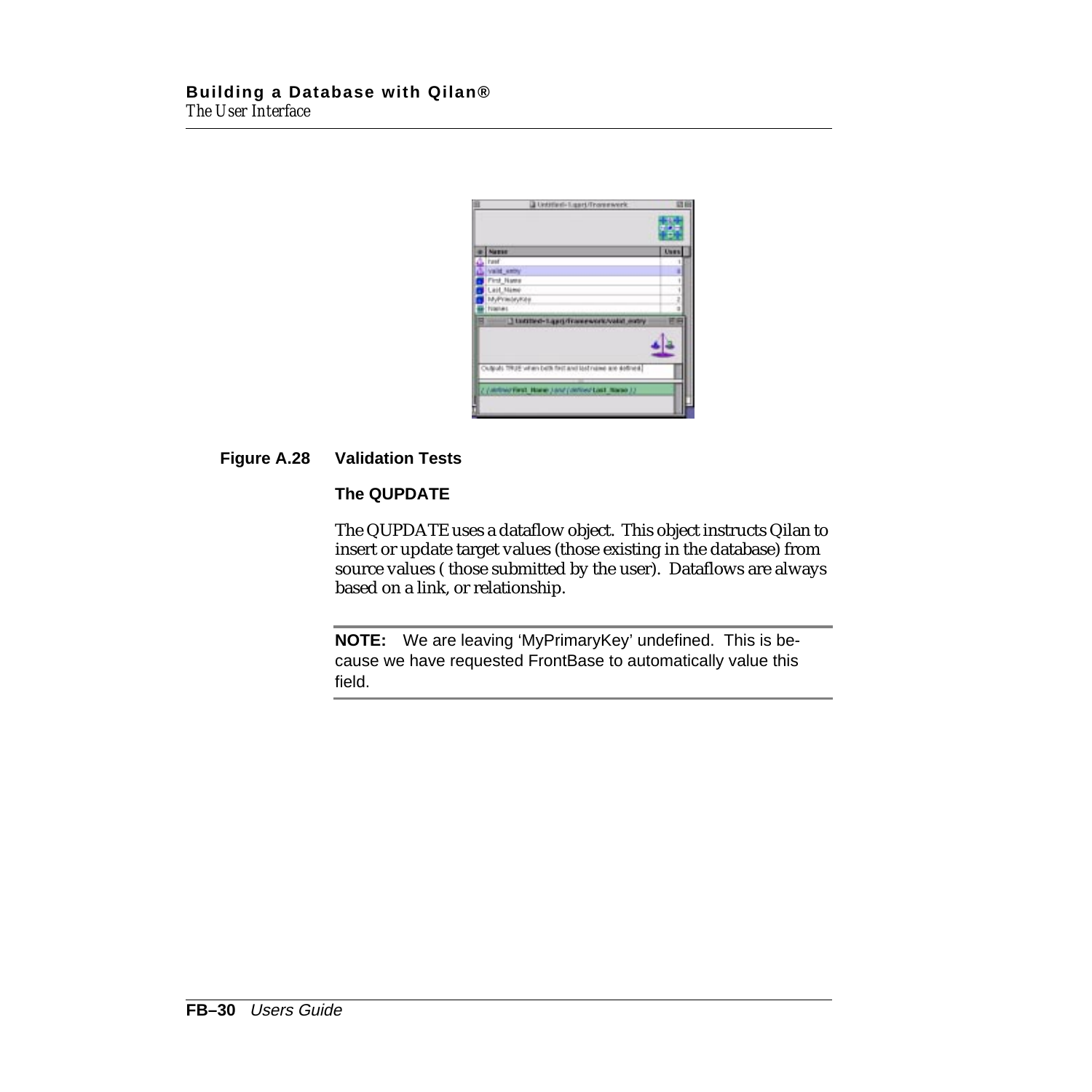|                     | It is this icon that is triggered in the webtenplate GUPDATE tag |
|---------------------|------------------------------------------------------------------|
| Show All Fields     | <b>Netationship of Irk Nones</b>                                 |
|                     | Target                                                           |
|                     |                                                                  |
| First Name          | First Name                                                       |
| Sparce<br>Lart Name | Last_Name                                                        |

#### **Figure A.29 The QUPDATE Validation**

The relationship "link\_names" used in the middle of the above dataflow defines matching or unique values to be used as linkage. In this relationship window below, we are saying that when  $((First_Name = 'First_Name)$  and  $(Last_Name = Last_Name))$  we have a state of uniqueness. Dataflows (triggered by QUPDATE) will create a new database record when the relationship does not exist.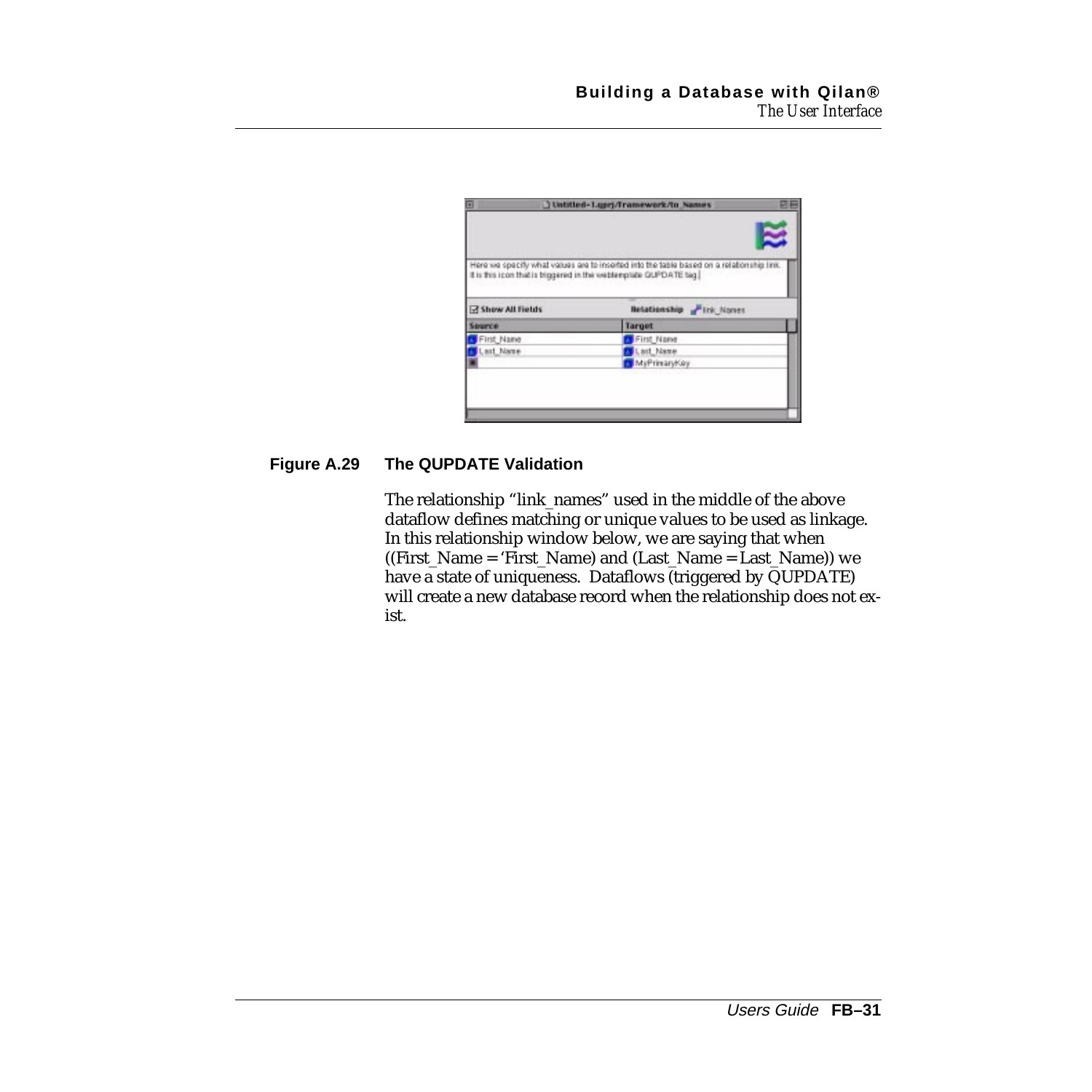<span id="page-31-0"></span>

| E             |               | Untitled-Lapri/Tramework/link Names                                                                                                                                              |
|---------------|---------------|----------------------------------------------------------------------------------------------------------------------------------------------------------------------------------|
| values)       |               | Creates a link to the Names table based on the first and last name. This will result in a<br>new record being created when the first and/or last name is different from existing |
| One-Ta-One    | O One-Te-Many | Access - Access<br>Table Manes<br>Show All fields                                                                                                                                |
| <b>Source</b> |               | <b>Target</b>                                                                                                                                                                    |
| First Name    |               | First Name                                                                                                                                                                       |
|               |               |                                                                                                                                                                                  |
| Lart Name     |               | Last Name                                                                                                                                                                        |

#### **Figure A.30 Defining Relationship Validation scenarios**

## **Accessing Existing Data**

The next part of the tutorial covers accessing existing data for editing.

Before we start, consider we have already created a QTABLE to retrieve our data. Rather than creating new structures, let's just use what we have. A web-centric approach typically involves the use of links. The user clicks the link and the record should automatically be retrieved for editing.

To perform this type of action, we will need to obtain a unique link for each record created. Let's use MyPrimaryKey.

- 1. First, we double click on the QTABLE fields attribute in the webtemplate and select MyPrimaryKey. This retrieves the value.
- 2. Second, we create a new framework field, MyPrimaryKey. Other framework objects will use the value of this icon.
- 3. Third, we value this new framework icon using the value from the database table. Note how QASSIGN is used to accomplish this within the QTABLE. For each record retrieved by QTABLE, the framework icon will be valued by MyPrimaryKey. This will give each record a unique value.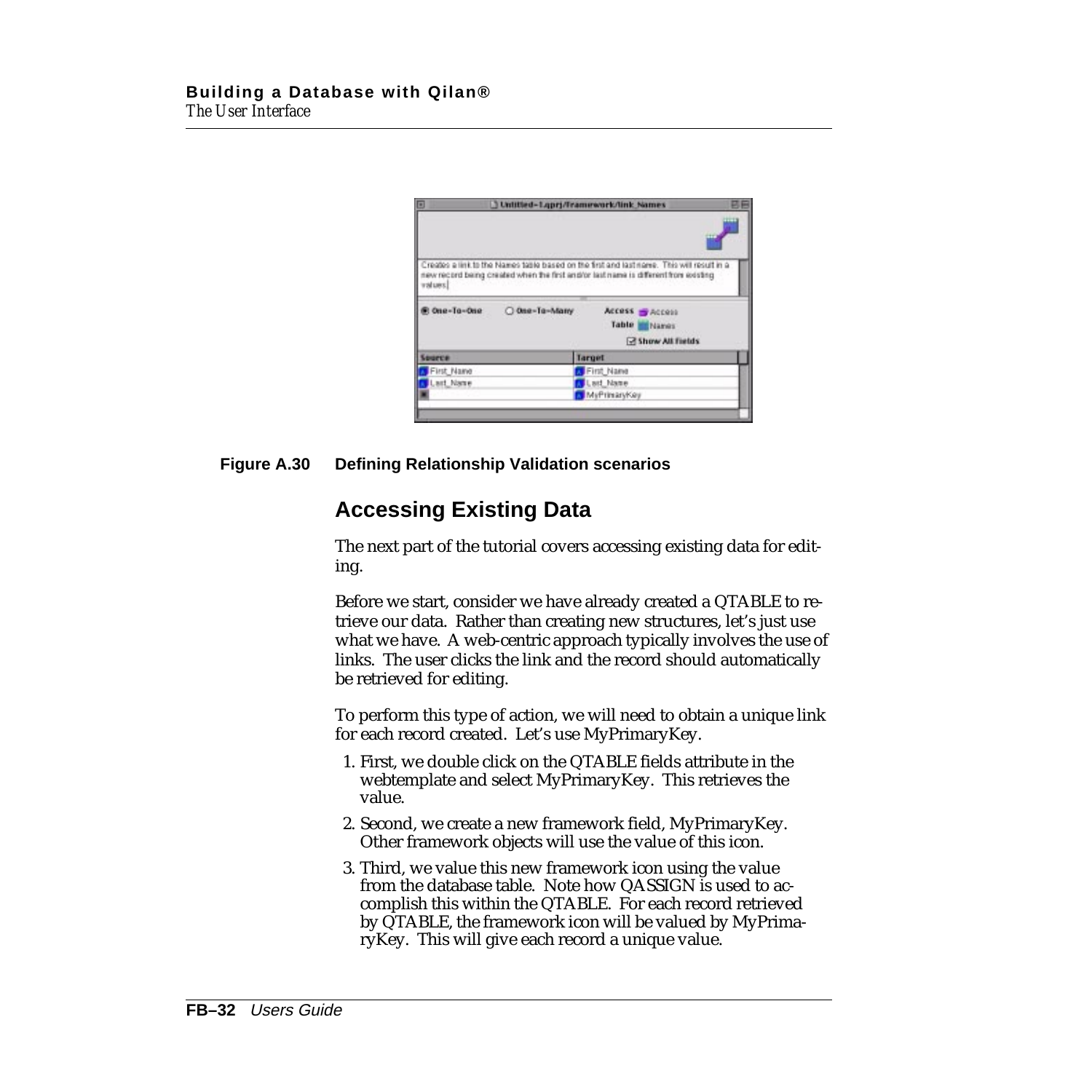|                                          |                  | O Untitled-T.com/Framework/Names | 四股                              |
|------------------------------------------|------------------|----------------------------------|---------------------------------|
| 11 E                                     |                  |                                  |                                 |
|                                          |                  |                                  | <b>Printing</b>                 |
| <b>Attribute</b><br><b>Wakaz</b>         |                  |                                  |                                 |
| HTML file<br><b>Triaine L</b><br>Comment |                  |                                  |                                 |
|                                          |                  |                                  |                                 |
| $0 - \frac{\pi}{2}$                      |                  |                                  |                                 |
| <b>UTELANTS</b>                          |                  |                                  |                                 |
| diaBOO're.                               |                  |                                  |                                 |
| <b>D-FORM</b>                            | nethot.          | <b>BITE</b>                      |                                 |
|                                          | actor            |                                  | <b>Numers</b>                   |
| distinct.Es                              |                  |                                  |                                 |
| <b>d</b> -Obs                            |                  |                                  |                                 |
| $D < \Pi$                                |                  |                                  |                                 |
|                                          | <b>CFIRENIAN</b> |                                  |                                 |
| <b>BuTD</b> =                            |                  |                                  |                                 |
| <b>SHOPLES</b>                           |                  | <b>NPE</b><br>3 8 7 8            | 141<br>test.<br>First Name      |
| <b>Diffilio</b>                          |                  |                                  |                                 |
| <b>DKTD+</b>                             |                  |                                  |                                 |
|                                          | <b>GLSittgas</b> |                                  |                                 |
| staff)»                                  |                  |                                  |                                 |
| <b>OVERFUTS</b>                          |                  | first.                           | $\left  \cdot \right $<br>test  |
| <b>History</b>                           |                  | <b>RAILE</b>                     | <b>Last Name</b>                |
| <b>OHOTABLE-</b>                         | fields           |                                  | Accessiblenes/First trailer     |
|                                          |                  |                                  | Accessiblaneon.ast Name         |
| d-TR-                                    |                  |                                  | Access/Manauto/pPlastryKes      |
| $a = 70$                                 |                  |                                  |                                 |
| E = 0.43330Fox                           |                  | <b>ICIDE</b>                     | My Hinduishy                    |
|                                          |                  | value                            | Accessitianes/MyPhisoyhip       |
| <b>HASTERLIEN</b>                        |                  | <b>ECIDIB</b>                    | Accountmented Nans              |
| <b>BATTER</b>                            |                  |                                  |                                 |
| <b>CHEVRLIE&gt;</b>                      |                  | <b>ICON</b>                      | <b>C</b> Accessivement.ast Name |

#### **Figure A.31 Accessing Existing Data**

4. To create a html link, we need to use the 'A' tag with a href value attribute. We have chosen to make First\_Name the clickable element.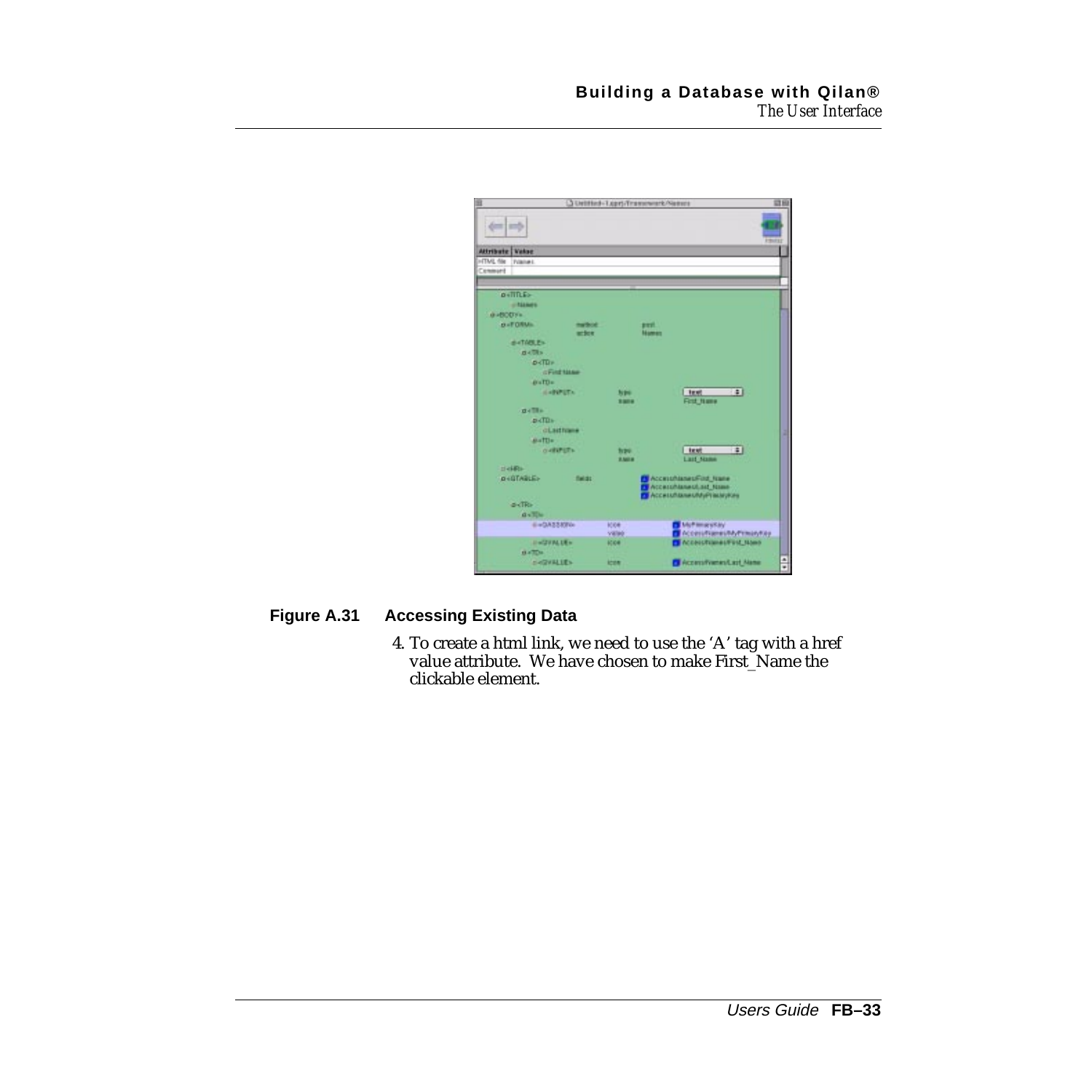|                        |                        |                          |                 | O Untitled-T.cor)/Transcenerk/Names                  | 四田 |
|------------------------|------------------------|--------------------------|-----------------|------------------------------------------------------|----|
|                        | m                      |                          |                 | <b>Hotel</b>                                         |    |
| <b>Attribute Value</b> |                        |                          |                 |                                                      |    |
| »ITML file             | Frisine L.             |                          |                 |                                                      |    |
| Cenmant                |                        |                          |                 |                                                      |    |
|                        |                        |                          |                 |                                                      |    |
|                        | $-344044$              |                          |                 |                                                      |    |
| d-BODYs                |                        |                          |                 |                                                      |    |
|                        | <b>O-FORM</b>          | <b>Holten</b><br>action. |                 | $B=0.01$<br>Númers                                   |    |
|                        | <b><i>BATABLEA</i></b> |                          |                 |                                                      |    |
|                        | $H = 2Hn$              |                          |                 |                                                      |    |
|                        | <b>DYTES</b>           |                          |                 |                                                      |    |
|                        |                        | of First Name            |                 |                                                      |    |
|                        | p.m.                   |                          |                 |                                                      |    |
|                        |                        | <b>HARPUTH</b>           | <b>NH</b>       | T#<br><b>Text</b>                                    |    |
|                        |                        |                          | <b>Rank</b>     | Find: Name                                           |    |
|                        | <b>BATTEL</b>          |                          |                 |                                                      |    |
|                        | picTDs.                |                          |                 |                                                      |    |
|                        |                        | <b>GLastriana</b>        |                 |                                                      |    |
|                        | $B \times \text{TD}$   |                          |                 |                                                      |    |
|                        |                        | <b>SARPUTH</b>           | <b>NPF</b>      | $\left  \frac{1}{2} \right $<br><b>Text</b>          | ٠  |
|                        |                        |                          | <b>R SOFA</b>   | <b>Last Name</b>                                     |    |
|                        | <b>Distilla</b>        |                          |                 |                                                      |    |
|                        | <b>DISTABLES</b>       | fields.                  |                 | Accessive and First Hame<br>Accessivatement art Name |    |
|                        |                        |                          |                 | Accessiblenes/MyPrissalyties                         |    |
|                        | <b>OKTRY</b>           |                          |                 |                                                      |    |
|                        | $0 - 306$              |                          |                 |                                                      |    |
|                        | <b>INGLASSION</b>      |                          | 1004            | <b>MuPamarsKey</b>                                   |    |
|                        |                        |                          | <b>Vielasti</b> | <b>Accessitamecha/Frasaykau</b>                      |    |
|                        | おくえい                   |                          | <b>THIST</b>    |                                                      |    |
|                        |                        | <b>II</b> ACAVALLINE     | <b>KLIMA</b>    | Access taneouf att_tane                              |    |
|                        | 0.4754                 |                          |                 |                                                      |    |
|                        | <b>SHOWALLEY</b>       |                          | <b>ICON</b>     | <b>Cil Accessitiones/Last Alane</b>                  | ÷  |
|                        |                        |                          |                 |                                                      |    |

#### **Figure A.32 Creating the HTML Link**

5. The href value attribute is constructed as a dynamic element. This abacus is a formatted 'GET' request that reloads 'Names' and submits the value of MyPrimaryKey.

| 1 Unittied-Lapri/Transmesrk/bref                                                                                                         |
|------------------------------------------------------------------------------------------------------------------------------------------|
|                                                                                                                                          |
| This creates a 'gef' request when the W link is clicked. The carrent form is<br>reloaded and the field, "My Primary Kee" is then valued. |
| "Hannes" Entread by "1" Asknowd by "MyPhhoanyHary" Asknowd by "~"<br>bibeid by MyPhranyKey J.                                            |
|                                                                                                                                          |

#### **Figure A.33 Setting the href value attribute**

6. With the webtemplate open, select the abaus, "href" from the palette and drag it to the href value attribute.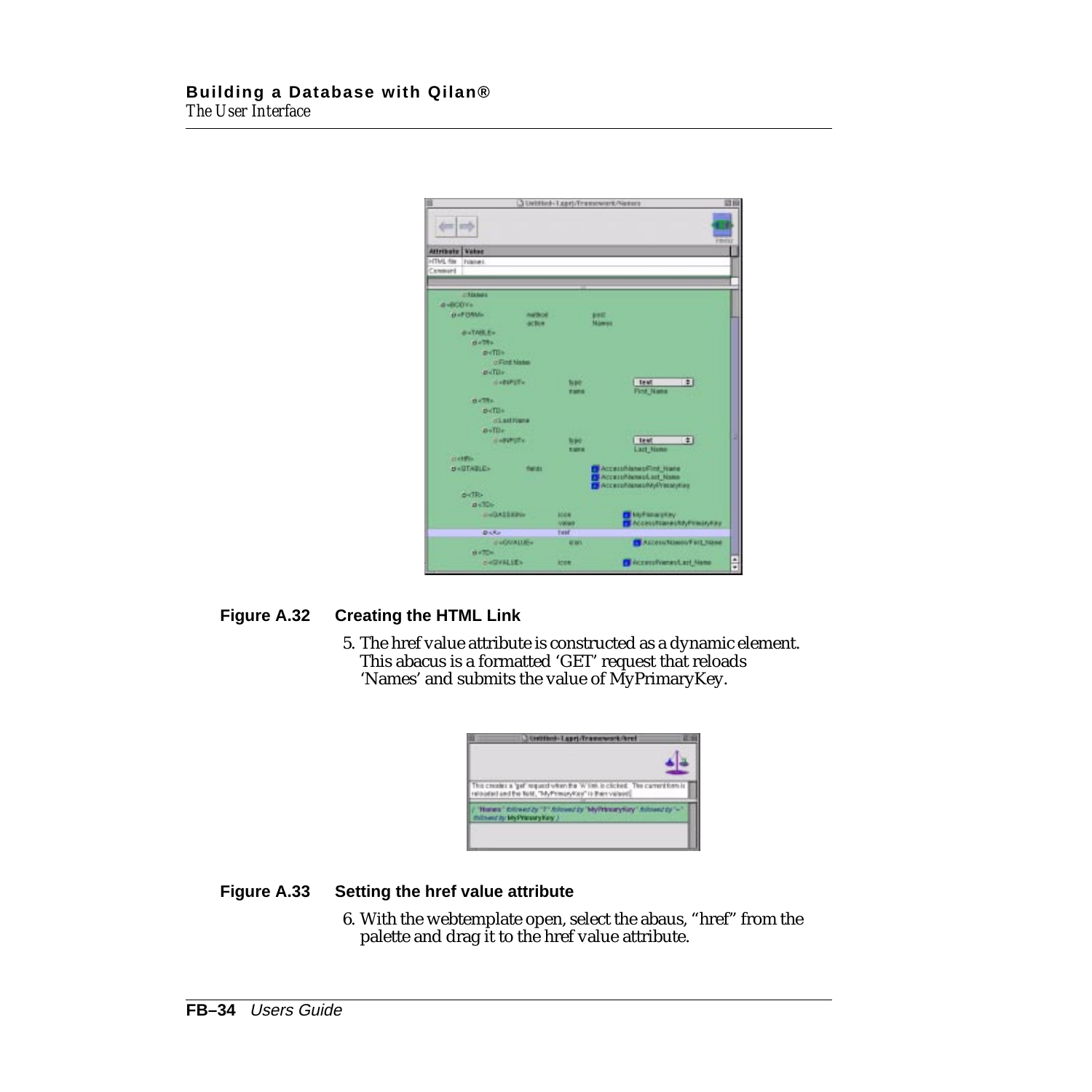|                    |                                                                      |                                        |                             | O Untitled-T.com/Framework/Names                                                     |                                                   | 四股            |  |
|--------------------|----------------------------------------------------------------------|----------------------------------------|-----------------------------|--------------------------------------------------------------------------------------|---------------------------------------------------|---------------|--|
| 11 H               |                                                                      |                                        |                             |                                                                                      | <b>Printing</b>                                   |               |  |
| <b>Attribute</b>   | <b>Wekse</b>                                                         |                                        |                             |                                                                                      |                                                   |               |  |
| <b>INTML: file</b> | Trianet.                                                             |                                        |                             |                                                                                      |                                                   |               |  |
| Cenmant            |                                                                      |                                        |                             |                                                                                      |                                                   |               |  |
|                    |                                                                      |                                        |                             |                                                                                      |                                                   |               |  |
|                    | $-344044$                                                            |                                        |                             |                                                                                      |                                                   |               |  |
| d-BODYs            |                                                                      |                                        |                             |                                                                                      |                                                   |               |  |
|                    | <b>O-FORM</b>                                                        | <b><i><u>halbod</u></i></b><br>action. |                             | post:<br>Númer                                                                       |                                                   |               |  |
|                    | disTARLE»                                                            |                                        |                             |                                                                                      |                                                   |               |  |
|                    | $d = 28n$                                                            |                                        |                             |                                                                                      |                                                   |               |  |
|                    | <b>D</b> <td></td> <td></td> <td></td> <td></td> <td></td> <td></td> |                                        |                             |                                                                                      |                                                   |               |  |
|                    |                                                                      | of First Name                          |                             |                                                                                      |                                                   |               |  |
|                    | <b>Difful</b>                                                        |                                        |                             |                                                                                      |                                                   |               |  |
|                    | <b>HABSPOTH</b>                                                      |                                        | <b>NBO</b>                  | <b>Text</b>                                                                          | 1:1                                               |               |  |
|                    |                                                                      |                                        | <b>Rams</b>                 |                                                                                      | First Hame                                        |               |  |
|                    | <b>BATTEL</b>                                                        |                                        |                             |                                                                                      |                                                   |               |  |
|                    | picTDs.                                                              |                                        |                             |                                                                                      |                                                   |               |  |
|                    | $B \times \overline{111} =$                                          | diastrume                              |                             |                                                                                      |                                                   |               |  |
|                    | SARPUTH                                                              |                                        |                             | <b>Text</b>                                                                          | $\left  \frac{1}{2} \right $                      | ٠             |  |
|                    |                                                                      |                                        | <b>NPF</b><br><b>R SOFA</b> |                                                                                      | <b>Last Name</b>                                  |               |  |
|                    | <b>LEWERED</b>                                                       |                                        |                             |                                                                                      |                                                   |               |  |
|                    | <b>DISTABLES</b>                                                     | field1                                 |                             | Access/Nanes/First Hane<br>Accessiv-lenwol.ast Name<br>Accessible world (Prinsiplian |                                                   |               |  |
|                    | <b>OKTRY</b>                                                         |                                        |                             |                                                                                      |                                                   |               |  |
|                    | $0 - 306$                                                            |                                        |                             |                                                                                      |                                                   |               |  |
|                    | <b>UNDERWAY</b>                                                      |                                        | 1004<br>Väljalt             |                                                                                      | <b>Multiplaceter</b><br>Accessitianauto/Frasaylay |               |  |
|                    | がんえい                                                                 |                                        | Tust.                       | di test                                                                              |                                                   |               |  |
|                    |                                                                      | <b>IDACAVALLES</b>                     | <b>MINT</b>                 |                                                                                      | Access Names Fort Mane                            |               |  |
|                    | 0.4754                                                               |                                        |                             |                                                                                      |                                                   |               |  |
|                    | <b>SHIPPER</b>                                                       |                                        | <b>ICON</b>                 |                                                                                      | <b>C</b> Accessivement.ast Name                   | $\frac{1}{2}$ |  |

#### **Figure A.34 Drag the HREF Attribute**

7. How will the value of 'MyPrimaryKey' be used HTML inputs permit default values, also known as the 'value' attribute.

Let's default these input values to the record being selected from the list.

8. To do this, will be need to obtain First\_Name and Last\_Name. With MyPrimaryKey in hand, we can create a relationship to our table.

The relationship below has been named "link\_key".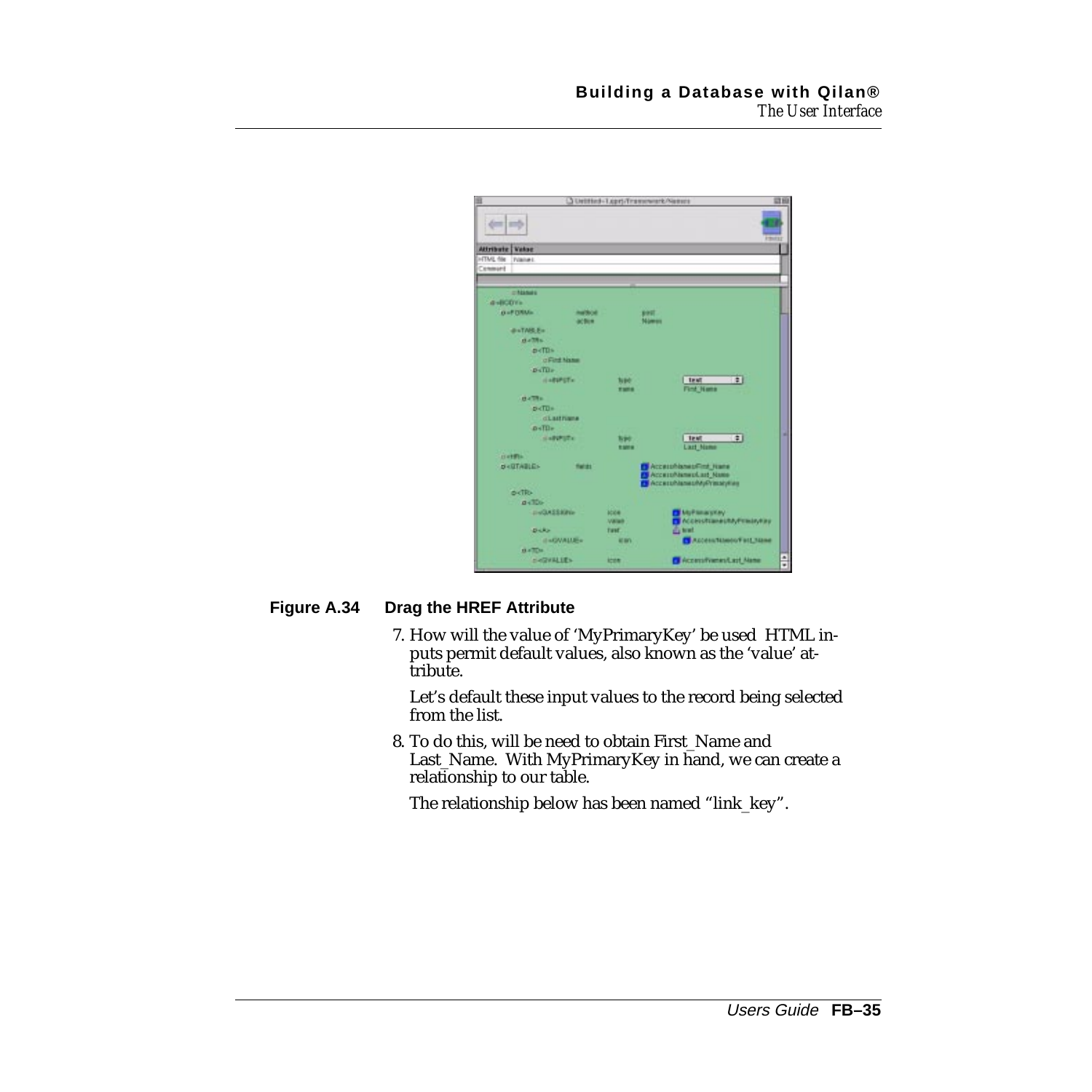|              |               | J Untitled-Lupry/Framework/link Key                                                                                                                               | 田田 |
|--------------|---------------|-------------------------------------------------------------------------------------------------------------------------------------------------------------------|----|
|              |               |                                                                                                                                                                   |    |
| QASSIGN tag. |               | Here we link the primary key retrieved from Names to the existing Primary Key. The<br>source value is Franswork icon assigned the value of the Primary Key by the |    |
| Cne-Ta-One   | O One-To-Many | Access & Access<br>Table <b>Manes</b><br><b>Show All Fields</b>                                                                                                   |    |
| Source       |               | <b>Target</b>                                                                                                                                                     |    |
|              |               | First Name                                                                                                                                                        |    |
|              |               | <b>Lart Name</b>                                                                                                                                                  |    |
| MyPrimaryKey |               | MyPrimaryKey                                                                                                                                                      |    |
|              |               |                                                                                                                                                                   |    |
|              |               |                                                                                                                                                                   |    |

#### **Figure A.35 Creating the Relationship**

#### **Choose the Value to Retrieve**

Based on this relationship, we merely select the value we wish to retrieve.

1. From the palette, we first choose the link\_key relationship at the top of the window, then drag the First\_Name field into the abacus window.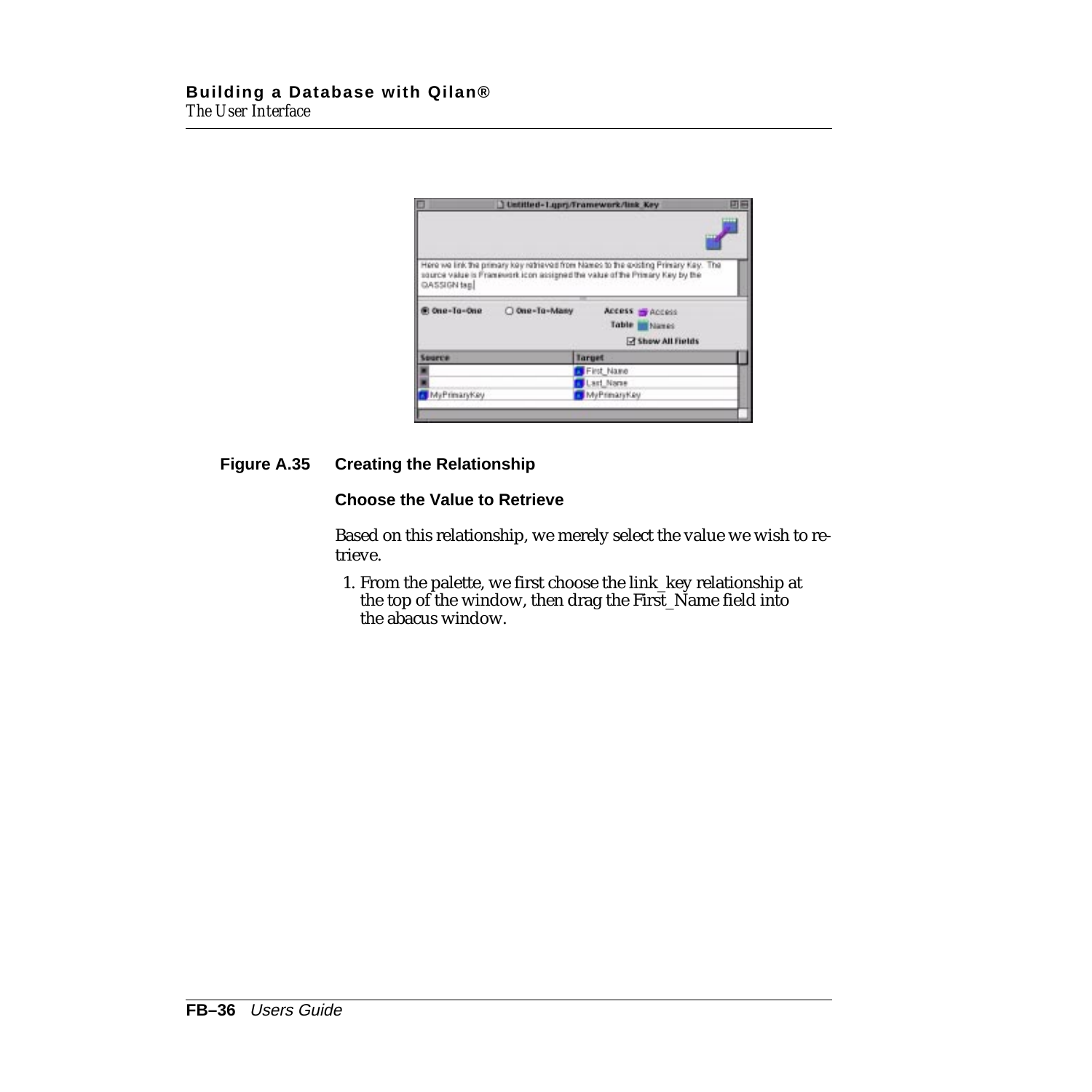

#### **Figure A.36 Identify the Relationship**

2. With the webtemplate window open, we select the abacus we created above, 'get\_first\_name', and drag it to the appropriate html input value. Now, when MyPrimaryKey is valued, Qilan will establish the link and return the desired value.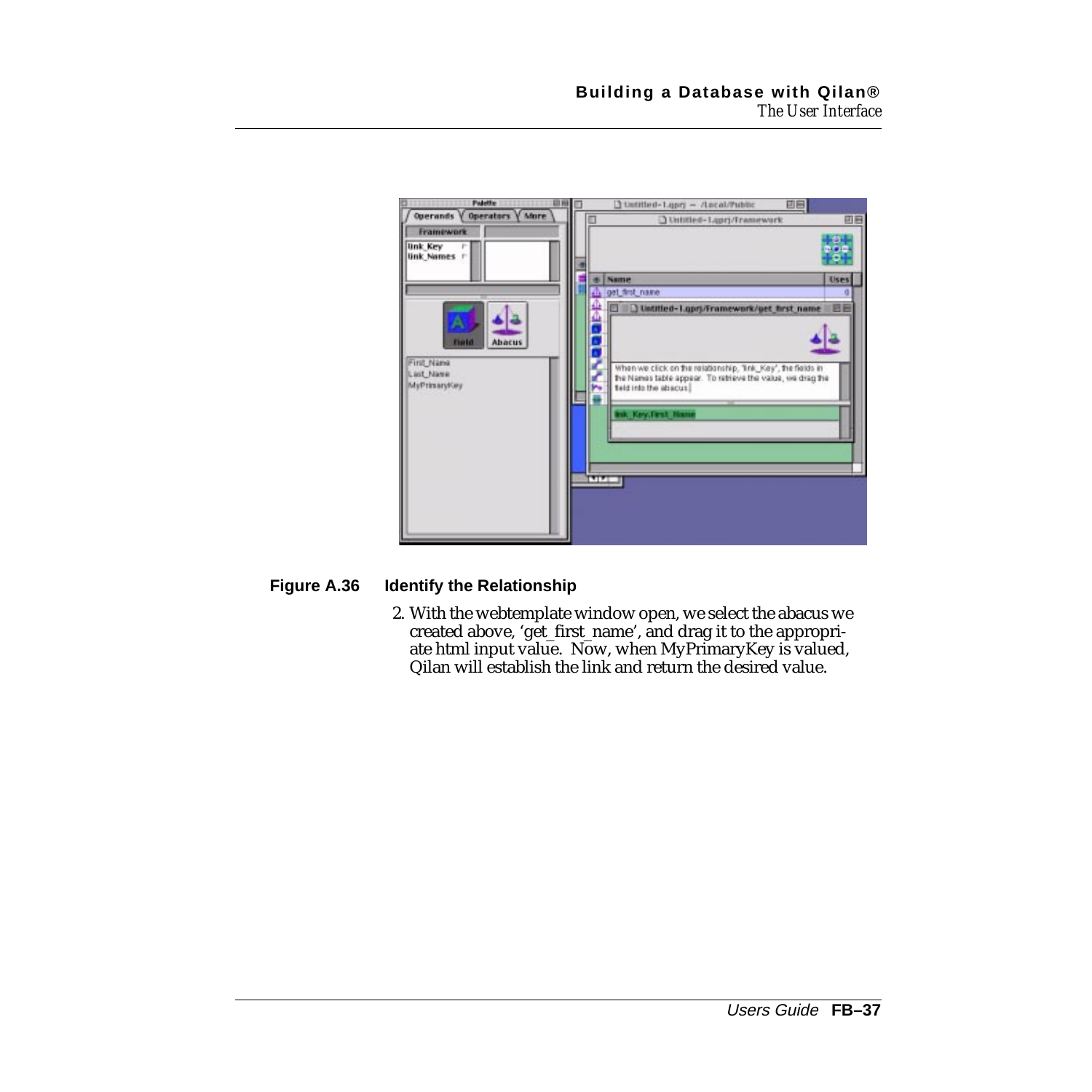<span id="page-37-0"></span>

| ö                                               |                        | Statistics-Lupri/Freemwork/Newers |                |                        | 認識            |
|-------------------------------------------------|------------------------|-----------------------------------|----------------|------------------------|---------------|
| an mp                                           |                        |                                   |                |                        | <b>Type</b>   |
| <b>Attribute   Value</b>                        |                        |                                   |                |                        |               |
| <b>INTML file</b><br><b>Triaines</b><br>Cenment |                        |                                   |                |                        |               |
|                                                 |                        |                                   |                |                        |               |
| <b>D-FORM&gt;</b>                               | method<br><b>ACTOR</b> |                                   | post.<br>Names |                        |               |
| <b>OKTABLES</b>                                 |                        |                                   |                |                        |               |
| $0 - 34 -$                                      |                        |                                   |                |                        |               |
| distDs.                                         | <b>SOUTH</b>           |                                   |                |                        |               |
|                                                 | <b>dPhil Name</b>      |                                   |                |                        |               |
| <b>BKTDV</b>                                    |                        |                                   |                |                        |               |
|                                                 | <b>OVERSTA</b>         | <b>Rakue</b>                      |                | Li cet that name       |               |
|                                                 |                        | 3024                              |                | $\blacksquare$<br>1sxt |               |
|                                                 |                        | <b>Nime</b>                       |                | <b>Pirit Nimo</b>      |               |
| $a = 10$                                        |                        |                                   |                |                        |               |
| <b>BATD</b>                                     |                        |                                   |                |                        |               |
|                                                 | <b>olaritions</b>      |                                   |                |                        |               |
| <b>DKTD+</b>                                    | <b>GABRITA</b>         |                                   |                | April strate           |               |
|                                                 |                        | <b>HARAH</b><br>tope.             |                |                        |               |
|                                                 |                        | <b>Nume</b>                       |                | <b>Last_Name</b>       |               |
| $0.179 -$                                       |                        |                                   |                |                        |               |
| giaTD»                                          |                        | alice:                            |                |                        |               |
|                                                 |                        | calipari                          |                |                        |               |
|                                                 | <b>HARPITY</b>         | <b>Supply</b>                     |                | 141<br>subreat!        |               |
|                                                 |                        | 开启用                               |                | <b>Grass Ivana</b>     | $\frac{1}{x}$ |

#### **Figure A.37 Establish the Link and Return Value**

## **Exporting the Webtemplate**

1. Our final step is to export the webtemplate for access by internet clients. Select Export HTML from the File menu.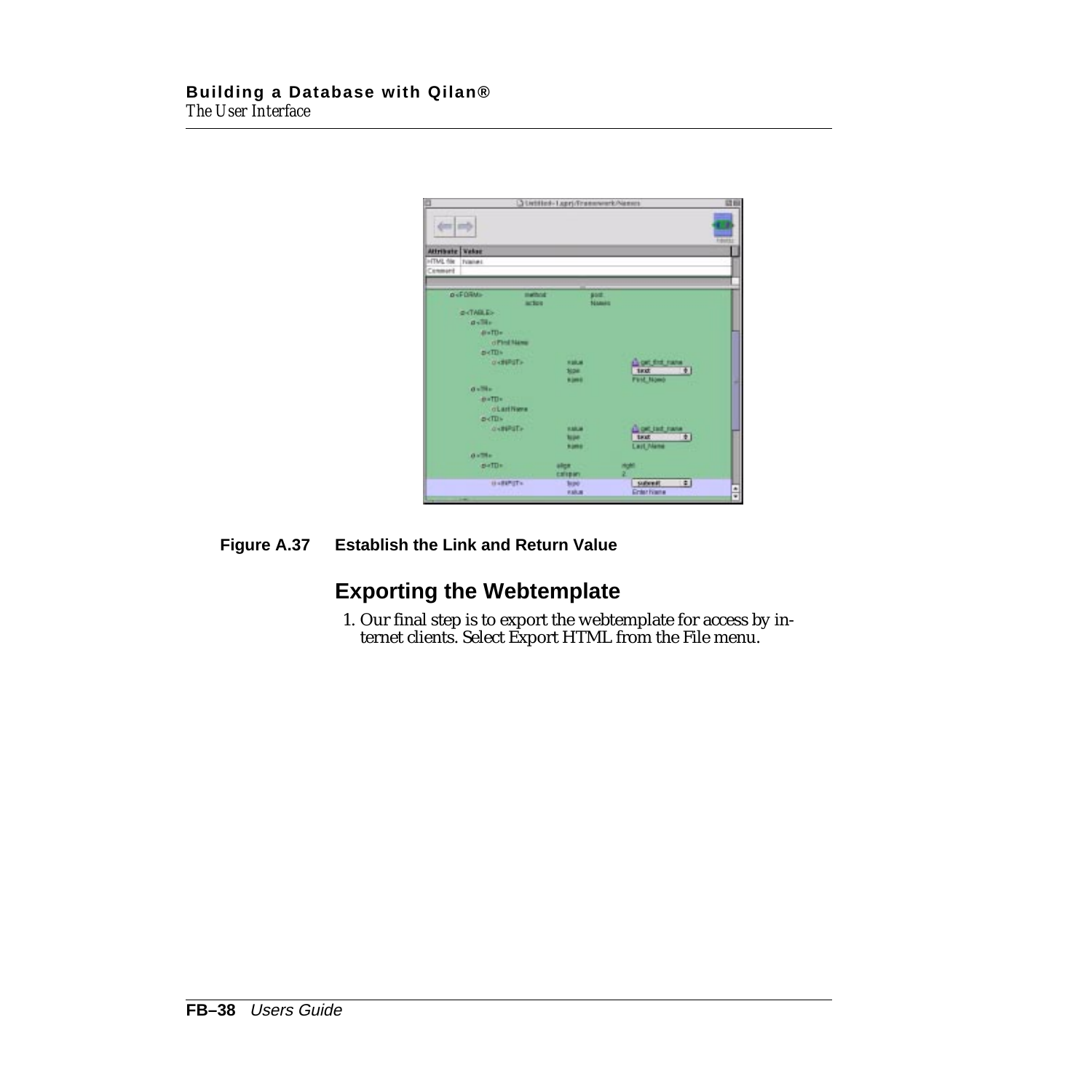| <b>ILE Edit Icon Window Services</b><br>副解<br>New<br><b>MO</b><br>Open                                                                                                                  | Unitted-Laptiframework/Names<br>訪新                                                                                                                                                                                                                                                       | 田田              |
|-----------------------------------------------------------------------------------------------------------------------------------------------------------------------------------------|------------------------------------------------------------------------------------------------------------------------------------------------------------------------------------------------------------------------------------------------------------------------------------------|-----------------|
| <b>Clous-</b><br><b>MS</b><br>Save<br>Đ<br>Save As<br>空洞节<br>Save To<br>$\overline{\mathbf{r}}$<br>Seve All<br><b>Revert To Seved</b><br><b>BU</b><br><b>Import HTML</b><br>Export HIVE | den I med-<br><b>Attribute Value</b><br>HTM, fla.<br>Names<br>Top had at                                                                                                                                                                                                                 | <b>Contract</b> |
| Export All HTML<br><b>GRP</b><br><b>Page Setua</b><br><b>MP</b><br>Frist <sub>-</sub><br>WO.<br>Oult<br><b>Caraf</b><br>yello janiv                                                     | o-d'Ollida<br>method<br>post<br>aztan<br>Pulamers<br><b>MATABLES</b><br><b>DATRS</b><br>$a + 70 +$<br><b>AFRICARD</b><br>si «TD».<br>civiliary 175<br>Co pet first name<br><b>Value</b><br>$-41$<br>type<br>text<br>Fett name<br><b>TIBAGE</b><br>pi-TR»<br>$d$ +111+<br><b>GLECHING</b> |                 |
|                                                                                                                                                                                         | maTDs.<br><b>DRAFTS</b><br>the put last name.<br><b>Value</b><br>text<br>$-141$<br>type<br>Lout Home<br><b>Villed</b><br>$D = TH$<br>$d = 11n$<br>right<br><b>MIGHT</b><br>KORGOGH<br><b>DistiPUTe</b><br>$\left( n\right)$<br><b>SERVET</b><br>type<br>Exter Nume<br>veles              | 믋               |

### **Figure A.38 Export the webtemplate**

Here is how our form looks from the browser. Note the path.

| c                              | Naiman s.                                                  | 비는 |
|--------------------------------|------------------------------------------------------------|----|
| dent in th                     | Page address: 1   http://localhost/cgi-bin/gilan.cgi/Names |    |
| <b>Pirst Name</b><br>Last Name | <b>Enter Name</b>                                          |    |
|                                |                                                            |    |
|                                |                                                            |    |
|                                |                                                            |    |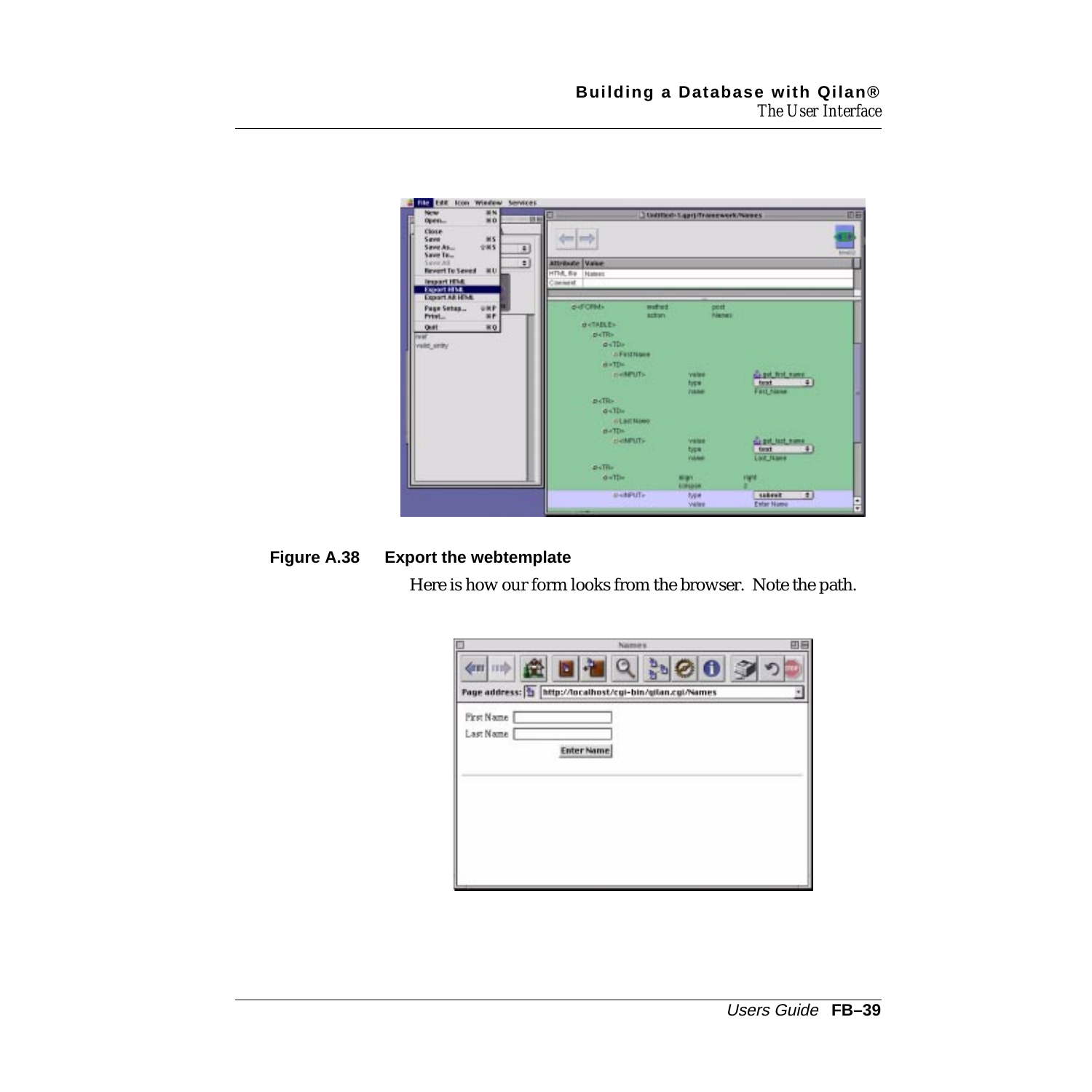#### **Figure A.39 The Viewable Form**

2. Enter 4 or 5 names. Try entering some names without a first or last name. If the validation was performed correctly, nothing should happen. Also observe how the first name is highlighted as the link.

| G.<br>Page address: [3] Witp://lacalbost/cgi-bin/gilan.cgi/Names<br>Enter Name | 3000 |  |  |
|--------------------------------------------------------------------------------|------|--|--|
|                                                                                |      |  |  |
|                                                                                |      |  |  |
| Mr. Namara                                                                     |      |  |  |
| Sharanan Brederick                                                             |      |  |  |
|                                                                                |      |  |  |

#### **Figure A.40 Testing the Form Validation**

3. Move the cursor over the first name in the Names window so that your web browser displays the link. This is the result of the href abacus.



#### **Figure A.41 Display the HREF Value**

4. Clicking the link will submit MyPrimaryKey and reload Names. Qilan will perform the link (according to the relationship) and default the input values.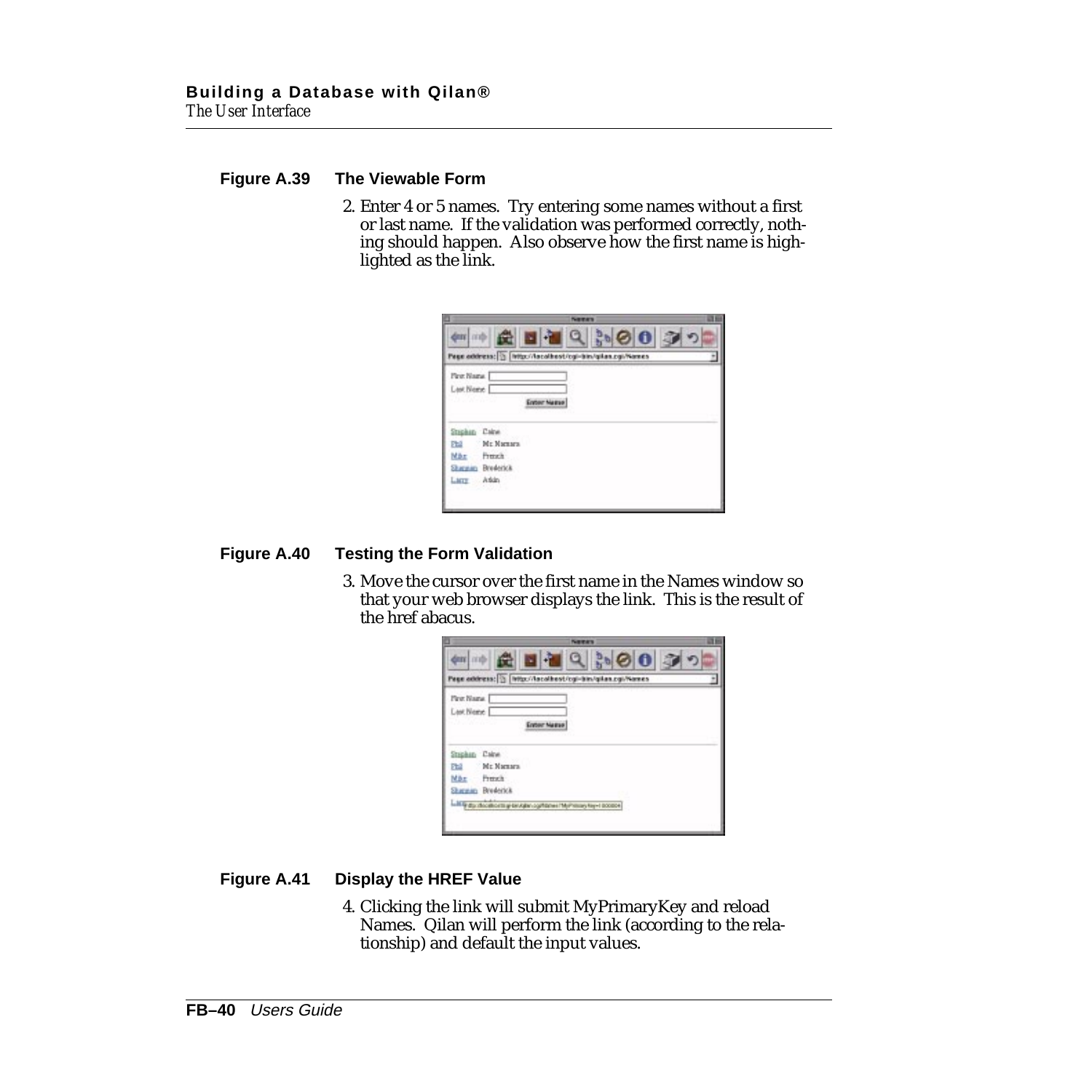|              | 田田<br>Namars.                                                                   |
|--------------|---------------------------------------------------------------------------------|
| dent into    | G<br>Page address: 1 http://localhost/cgi-bin/gilan.cgi/Names?MyPrimaryKey=1i = |
|              | First Name Shannon                                                              |
|              | Last Name Broderick                                                             |
|              | <b>Enter Name</b>                                                               |
| Stephen.     | Caine                                                                           |
| Phil<br>Mike | Mc Namara<br>French                                                             |
|              |                                                                                 |
| Shannon      | <b>Broderick</b>                                                                |

#### **Figure A.42 Display the Link Values**

**NOTE:** FrontBase may require specific field typing. If you receive errors, use an abacus to convert MyPrimaryKey to an integer, then use this abacus as the relationship link.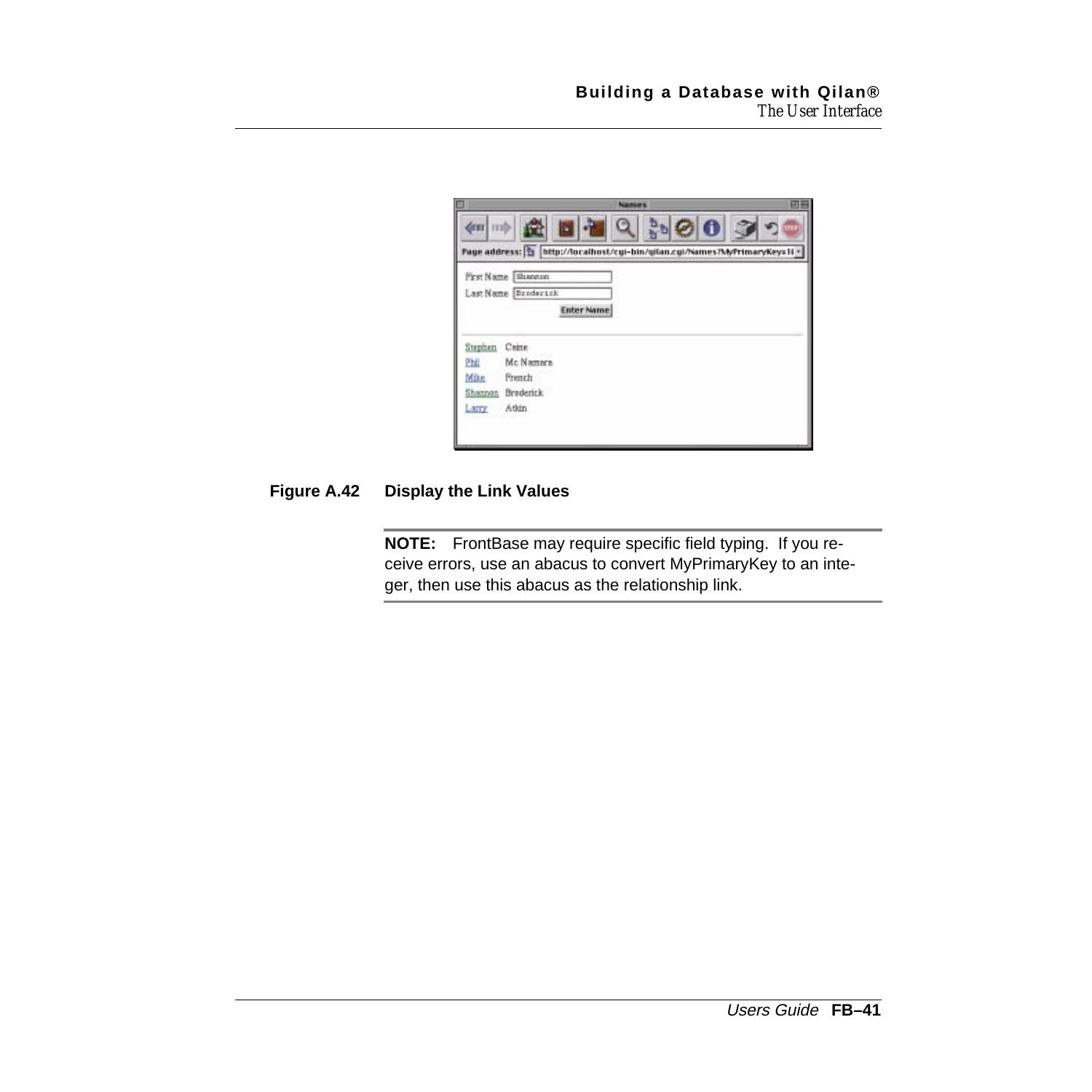| 1 Untitled-Lupri/Tramework                                                                                           |      |
|----------------------------------------------------------------------------------------------------------------------|------|
| Name                                                                                                                 | Uses |
| get first name                                                                                                       |      |
| get_last_name                                                                                                        |      |
| brof                                                                                                                 |      |
| int(key)                                                                                                             |      |
| valid_entry<br>D Untitled-1.uprj/Framework/Int(key)                                                                  |      |
| FrontBase likes all datatypes to match, so we will happily<br>comply by converting our framework value to an integer |      |
| (our Primary Key databge).                                                                                           |      |
| (Integer My Primary Key )                                                                                            |      |

#### **Figure A.43 Convert MyPrimaryKey to an integer**

5. And the new relationship...

| D                   |               | J Untitled-Lupry/Framework/link Key                                                                                                                               | ▣ |
|---------------------|---------------|-------------------------------------------------------------------------------------------------------------------------------------------------------------------|---|
| <b>QASSIGN tag.</b> |               | Here we link the primary losy retrieved from Names to the socking Primary Key. The<br>source value is Franswork icon assigned the value of the Primary Key by the |   |
|                     |               |                                                                                                                                                                   |   |
| One-Ta-One          | O One-To-Many | Access & Access                                                                                                                                                   |   |
|                     |               | Table Maries                                                                                                                                                      |   |
|                     |               | Show All Fields                                                                                                                                                   |   |
| Source              |               | <b>Target</b>                                                                                                                                                     |   |
|                     |               | First Name                                                                                                                                                        |   |
|                     |               | <b>Uart Name</b>                                                                                                                                                  |   |
| $-$ inthesy)        |               | MyPrimaryKey                                                                                                                                                      |   |
|                     |               |                                                                                                                                                                   |   |
|                     |               |                                                                                                                                                                   |   |

## **Figure A.44 Display the New Relationship**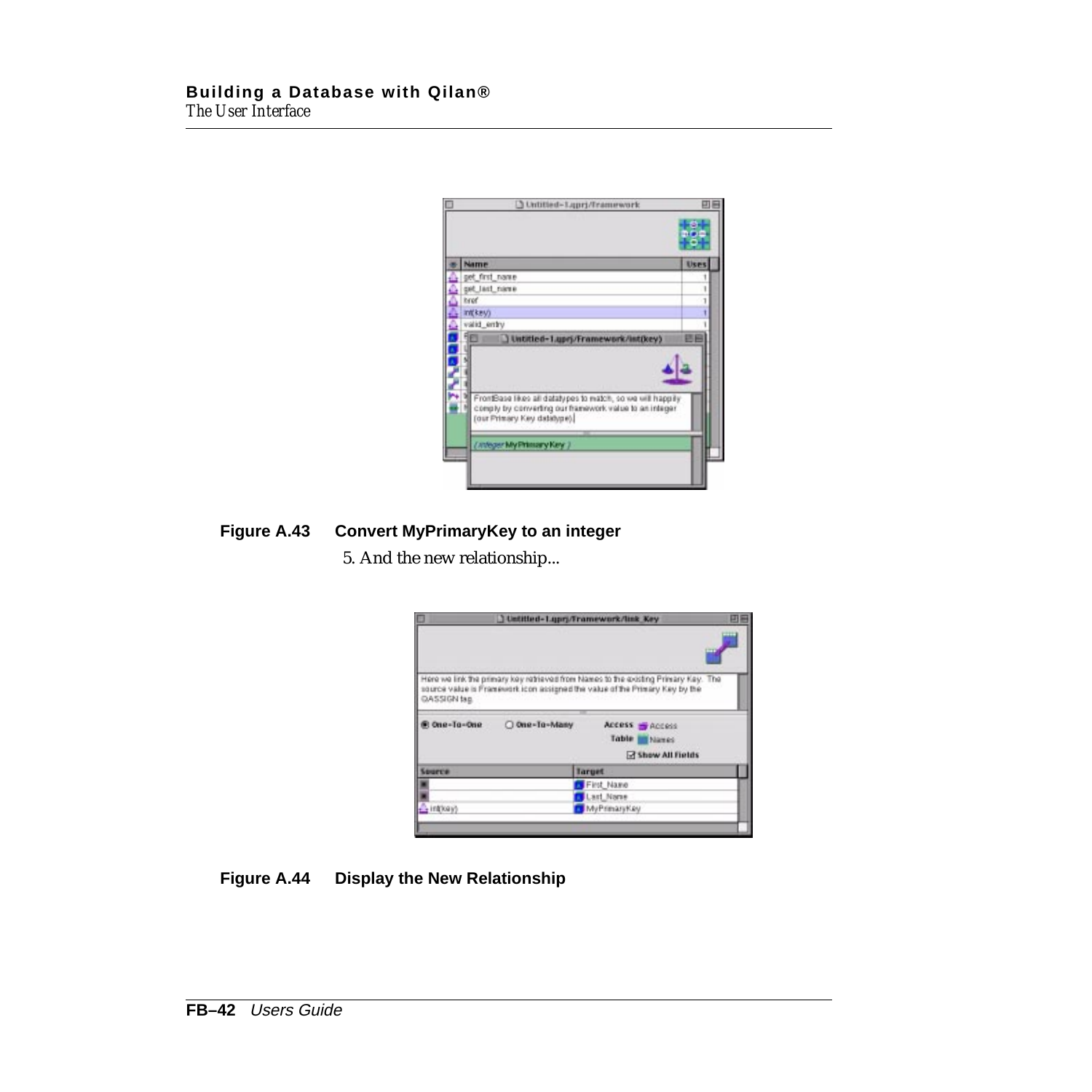# <span id="page-42-0"></span>**Index**

## **O**

Overview [5](#page-4-0)

## **T**

The Database [5](#page-4-0) The Schema [11](#page-10-0) The User Interface [19](#page-18-0)